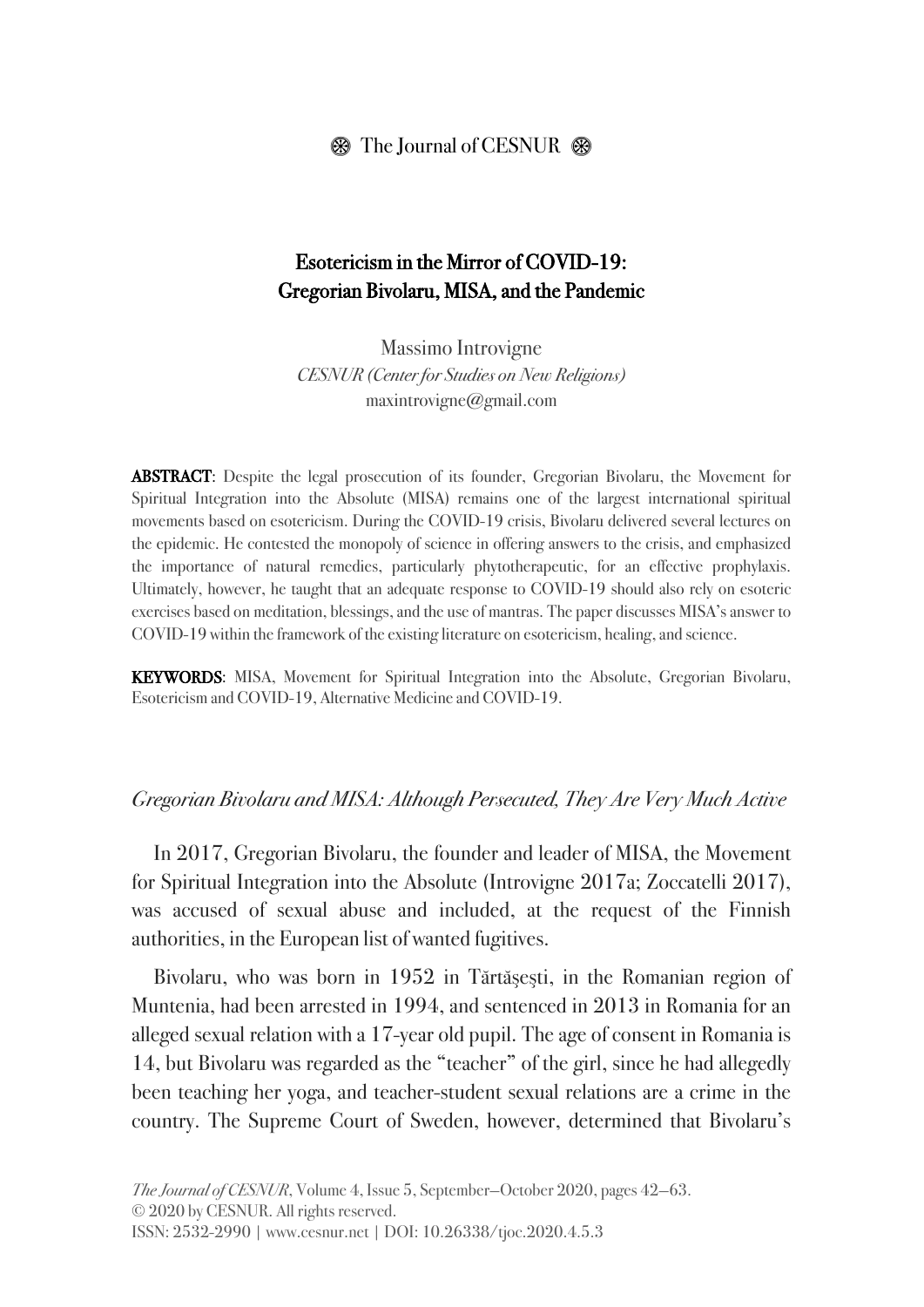prosecution was politically motivated and part of a campaign against MISA as a "cult," and granted him political asylum in 2006. Nonetheless, Bivolaru was arrested when visiting France in 2016, extradited to Romania, and detained (Di Marzio 2017).

Freed in 2017, he was accused of having sexually abused female Finnish disciples in France. Although he never set foot in Finland, he was accused of having "brainwashed" devotees of the MISA ashram in Helsinki through videos, so that, by the time they met him in Paris, they had been led to consider sexual intimacy with Bivolaru as desirable. While he denies all allegations, Bivolaru is regarded by the Finnish authorities as a fugitive. However, he continues to teach from an unknown location, primarily by sending audio records and texts to his disciples.

MISA became a target of the anti-cult movement, both in Romania and internationally, because of its rapid growth, criticism by the Romanian Orthodox Church, and its teachings on sacred sexuality (Introvigne 2017b; Zoccatelli 2017; Introvigne, Zoccatelli, and Di Marzio 2017). Although sexuality is but a part of Bivolaru's Tantric teachings, it is the most emphasized by opponents and the media. It is rooted in both Hindu Tantrism and Western esotericism (Melton 2017), and focuses on male continency, i.e. the practice of orgasm without ejaculation. It also celebrates the beauty of the female body in forms that opponents regard as pornographic—although, paradoxically, MISA proposes a structured criticism of pornography, and regards sacred eroticism as an antidote to it (Introvigne 2017c).

The persecution caused MISA to lose some members, but did not destroy the movement. It still maintains some 1,000 full-time members and 20,000 "students" internationally. During the COVID-19 pandemic, its activities moved online. The annual meeting normally held in Herculane, Romania in May—one of two such meetings, the other taking place in Costineşti in August—was held online, and thousands participated via the Web. Although the peculiar atmosphere of the gathering cannot be easily reproduced online, I attended the Web event, and found that the offer of courses and lectures (including by Bivolaru) was as rich as usual.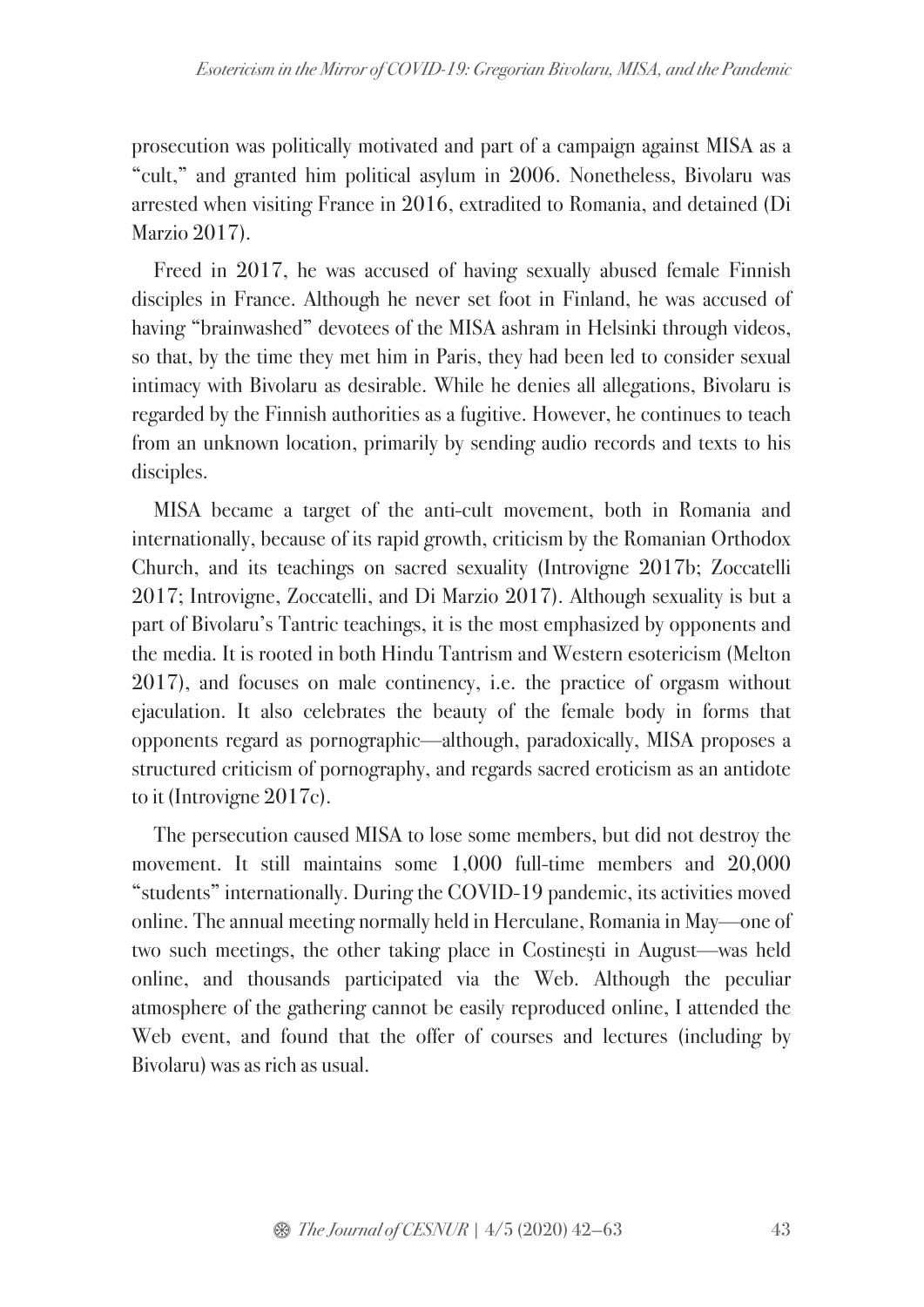### **Conspirituality**

"Conspiracy theories" has become a convenient label to dismiss unpopular positions. In this sense, it belongs to the same category as the word "cult." The expression "conspiracy theories" has a tradition of respectable academic use, including in the study of new religious movements (Barkun 2003; Robertson 2016; Dyrendal, Robertson, and Asprem 2018). Theories about conspiracies are enthusiastically embraced, often combining political and religious motivations, and this at both ends of the political spectrum (Asprem 2020). But there are also cases where "conspiracy theory" is used as a four-letter word and as an offensive tool against opponents.

The ambiguity of "conspiracy theories" is that they are often at the border of the sacred and the secular. Religious affirmations about human events, such as "The world is governed by Divine Providence," are not open to empirical disconfirmation, yet are passionately believed in by religionists. If we define "conspiracy theories" as views about history that cannot be empirically proved or disproved, we can call these statements "conspirationist," but it is unclear whether defining religion as a vast conspiracy theory adds anything useful to its study (see Aupers and Harambam 2018).

In the tradition of Western esotericism, claims about conspiracies and spirituality appear to be chain-connected. In 2011, Charlotte Ward and David Voas coined the term "conspirituality" to define a spirituality that is inherently conspirationist (Ward and Voas 2011). Conspirituality is typical of the esoteric tradition (Asprem and Dyrendal 2015, 2018). Discussing Bivolaru's teachings, Sara Møldrup Thejls argued that "conspiracy theory is inherent esoteric in its epistemology," so that it is not surprising to find it in an esoteric group such as MISA (Møldrup Thejls 2015, 72).

More generally, esotericism and science may directly compete when an esoteric group or author offers a factual statement that also enters the domain of science. For example, Italian esoteric master Giustiniano Lebano (1832–1910) famously argued, developing an unpublished manuscript inherited by his master and father in law, Domenico Bocchini (1775–1840), that the strand of cholera that had killed three of his children between 1865 and 1868 and driven his wife to madness (Casale and Avvisati 2015, 48–51) had been created in a laboratory by "Chinese magicians and priests" (Lebano 1884, 61). In view of the 2020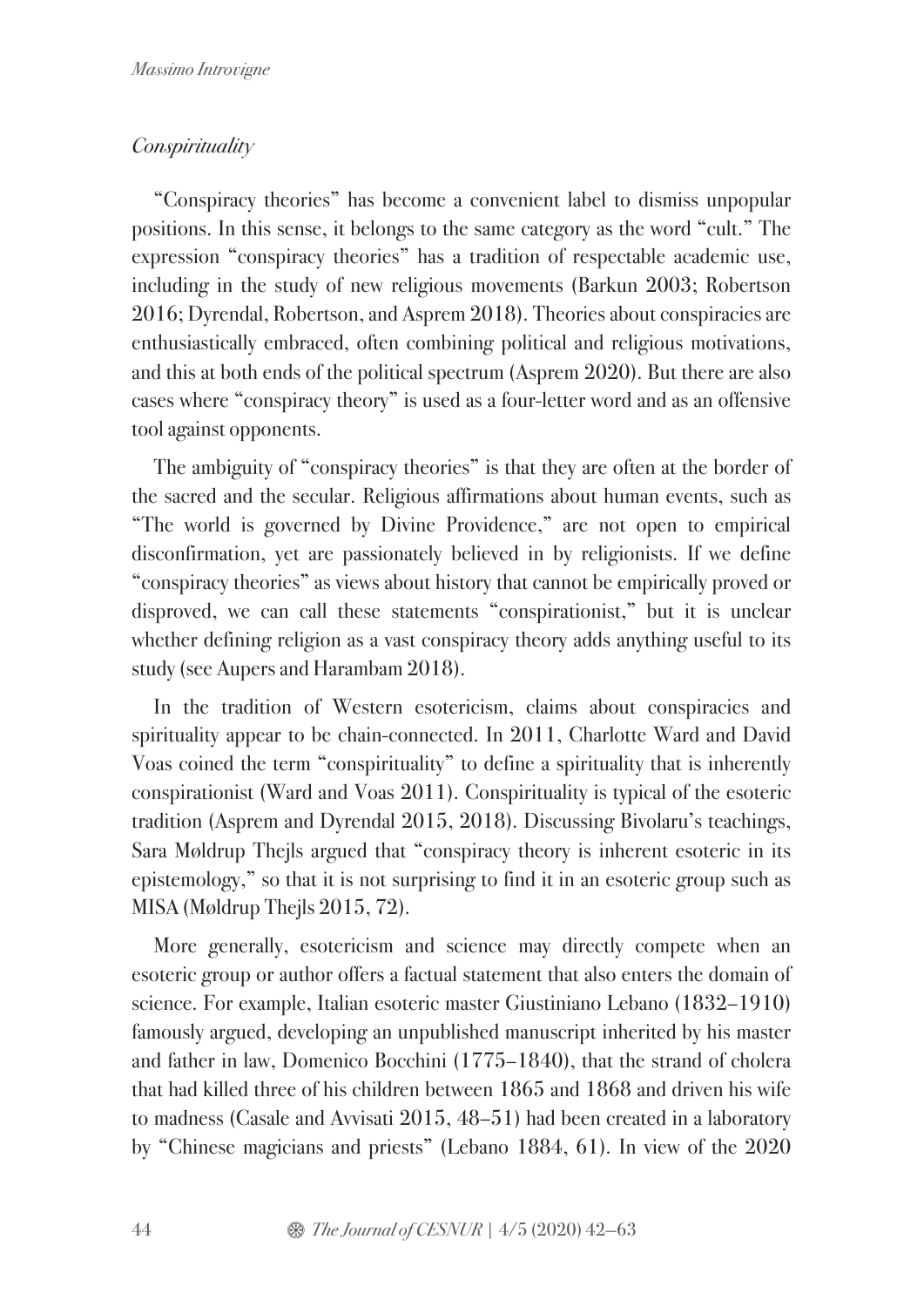controversies about Chinese laboratories, the claim looks surprisingly modern, but is open to empirical disconfirmation—unless one believes that Lebano "certainly meant something else," and the reference to the Chinese magicians should be interpreted in a symbolic rather than a literal sense (Casale and Avvisati 2015, 48).

If the statement should not be interpreted literally, it belongs to a domain other than facts or science. Although dismissed by three subsequent waves of criticism by Protestants, Enlightenment rationalists, and Marxists as false knowledge, the "rejected" knowledge of esotericism is better characterized as an *alternative* one. It is a knowledge hard to eliminate from the intellectual history of the West, where it had an enormous influence on culture, the arts, and occasionally science itself (Hanegraaff 2012)—and one that may "work" just as well as others in helping suffering human beings.

In theory, esoteric knowledge may move in a parallel dimension with respect to what is commonly understood as scientific knowledge, without creating any conflict. In practice, however, the same individual or group may regard esoteric and scientific knowledge as alternative rather than complementary. The field of healing offers a good example of this possible conflict.

### Esotericism and Healing

Esotericism does not necessarily deal with the healing of physical illnesses. However, many modern esoteric groups and teachings do (Hanegraaff 1996). In the New Age movement, that Wouter Hanegraaff regards as "esotericism in the mirror of secular culture" (a formula I have paraphrased for the title of this article), "therapy and religious 'salvation' tend to merge to an extent perhaps unprecedented in other traditions" (Hanegraaff 1996, 46). Interestingly, Hanegraaff refers here to *religious* "salvation," and in fact similar problems arise when faith healing confronts mainline medicine. There, again, there may be cooperation as well as conflict.

Meredith McGuire noted that in premodern societies, "health, healing and well-being were traditionally interwoven with other institutional domains, especially religion and the family." Modern medicine claimed health as its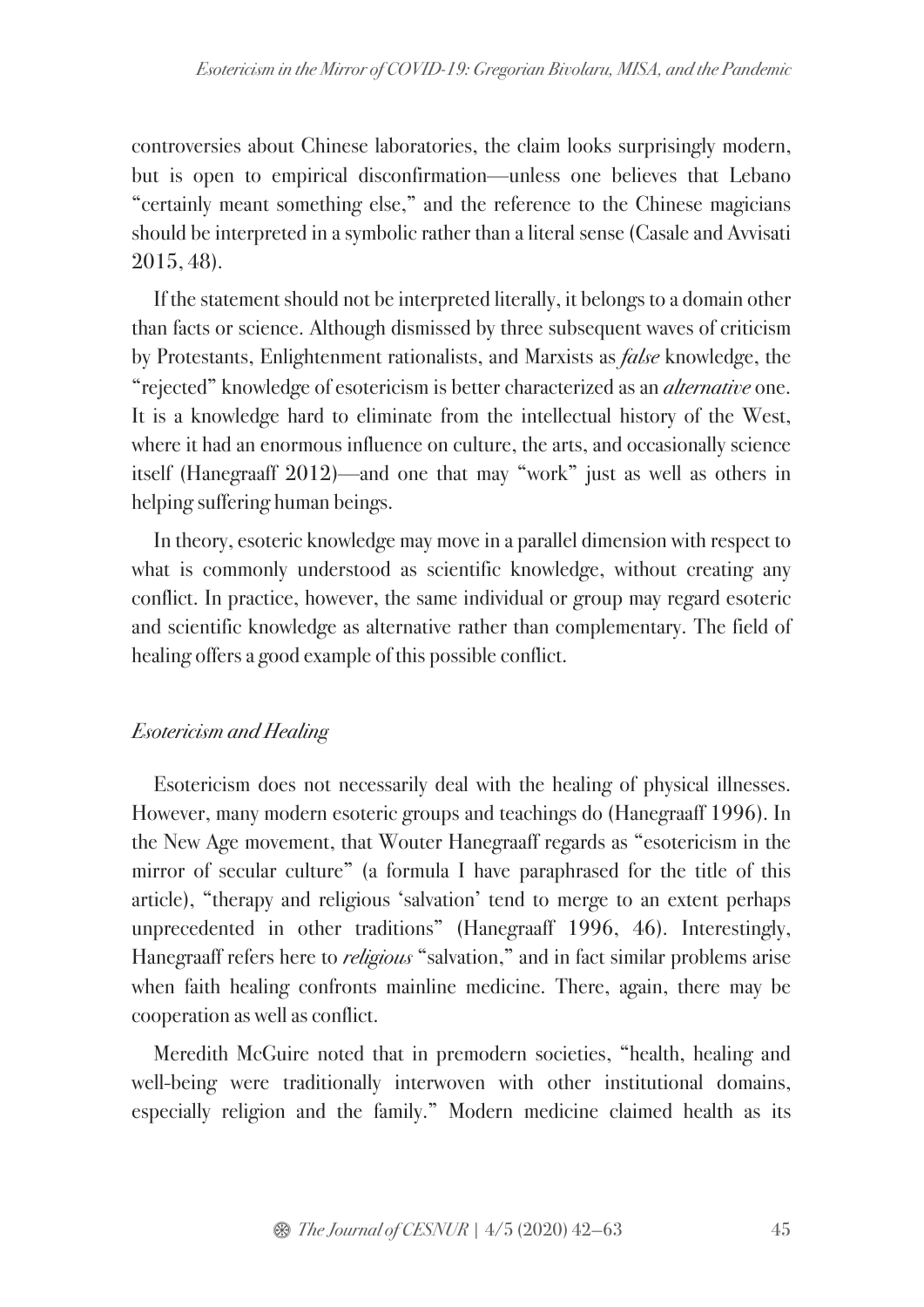exclusive domain, generating more than one "expression of dissent from the medicalized conception of health and healing" (McGuire 1993, 147–50).

Concerning the esoteric approach to healing typical of the New Age, Hanegraaff argued that, "in their implicit criticism of official western medicine, New Age healing practices not surprisingly evince a rather close affinity to those of traditional cultures which western medicine has sought to replace" (Hanegraaff 1996, 43).

Several esoteric groups today include in their literature about healing disclaimers stating that their suggestions are not intended to replace medical advice, and that in case of doubt doctors should be consulted. These disclaimers serve legal purposes, and try to avoid possible liabilities and lawsuits. On the other hand, as Christopher Partridge has noted, esoteric movements, as well as religious groups, are involved in a process of "democratization" of the "strategies for healing, health and well-being," where "spiritual health" is emphasized, and the monopoly claimed by modern medicine is increasingly challenged (Partridge 2004–05, II, 4). Few resist the temptation of criticizing a brand of medicine they would call "western," "mainline," or "allopathic," implying that a different medicine is possible.

This conflict emerges again "in the mirror" of the COVID-19 crisis. On the one hand, new religious and esoteric movements are careful in emphasizing that, unlike some mainline churches (Consorti 2020), they respect the authorities' indications on lockdowns and social distancing. On the other hand, they also offer "spiritual health" suggestions that go beyond medicine and science (see Šorytė 2020). Some also openly criticize what they perceive as monopolistic claims by scientists.

### "A Bizarre New Religion Without God": MISA vs "Mainstream Science"

Gregorian Bivolaru shares with other spiritual teachers a concern about how millions lived the lockdown as a period of "lethargic" life, "fear," and even "idiocy" (Bivolaru 2020, which is the source of all quotes in this and the next three paragraphs, unless otherwise indicated). The fact that many lived the crisis in a "larval state" is not coincidental. Within an esoteric view of history, it is further evidence that we live in what Hindus call Kali Yuga, the last and more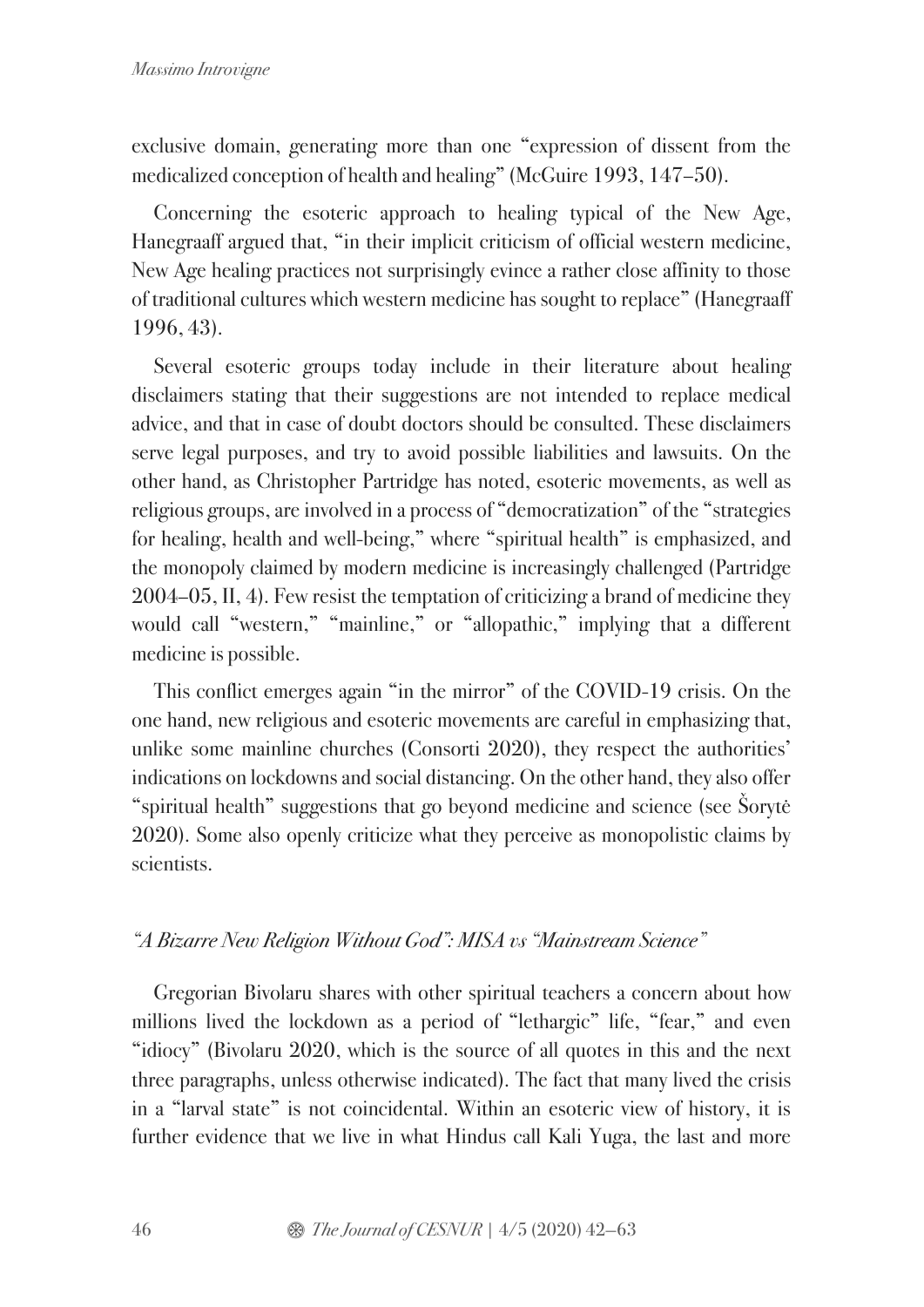degenerated of the four ages the world goes through, and Christians call "apocalyptic times."

These are the signs of the apocalyptic times in which we are living, times which are shattering, and staggeringly symptomatic of the Age of Darkness, of ferocious materialism, of stupidity and of the state of lethargy, of the larval state that unfortunately characterises many human beings and which indicate that we are living in Kali Yuga.

On a more mundane plane, the situation is also due to "a strange system that promotes sickness and not health." MISA respected the laws during the pandemic, and moved its activities online. However, it also engaged in "a dismantling of the mythical infallibility of mainstream science." Bivolaru particularly criticizes the "tyrannical" side of mainline science that emerged during the pandemic. He believes scientists tried "to impose their points of view in a forced manner, especially through the state" and censorship of the social media. He denounces "Cerberus censors" who tried to "censor in a criminal manner certain information on the Internet."

The pandemic, according to Bivolaru, evidenced that mainstream science is becoming

a false and a bizarre new religion without God, which is being imposed forcefully through fines, through prison, and this monstrous tyrannical proclaims of science, in a hallucinating manner, so to speak, through partial truths, not through expositions that are intelligent, objective, profound, full of common sense, but by means of certain dazzling and imposed laws. Such a science is not disseminated by ingenious, honest scientists but is proclaimed by police officers.

Bivolaru quotes the American "chemist of the people" Shane Ellison to argue that prescription drugs have killed hundreds of thousands (Ellison 2014). Ellison is a controversial character, and organized skeptics have denounced his writings as "a handy microcosm for pseudomedical notions" (Moline Skeptics 2015; Encyclopedia of American Loons 2016). They have argued that his remedies are not more, and probably less, effective than those of the "official," and of parts of "alternative," medicine he denounces. However, Bivolaru refers to Ellison only with respect to casualties deriving from hastily prescribes drugs. Here, Ellison derives his data from mainline sources. One is Peter C. Gøtzsche, who wrote in 2014 that, "our prescription drugs are the third leading cause of death after heart disease and cancer in the United States and Europe," explaining that,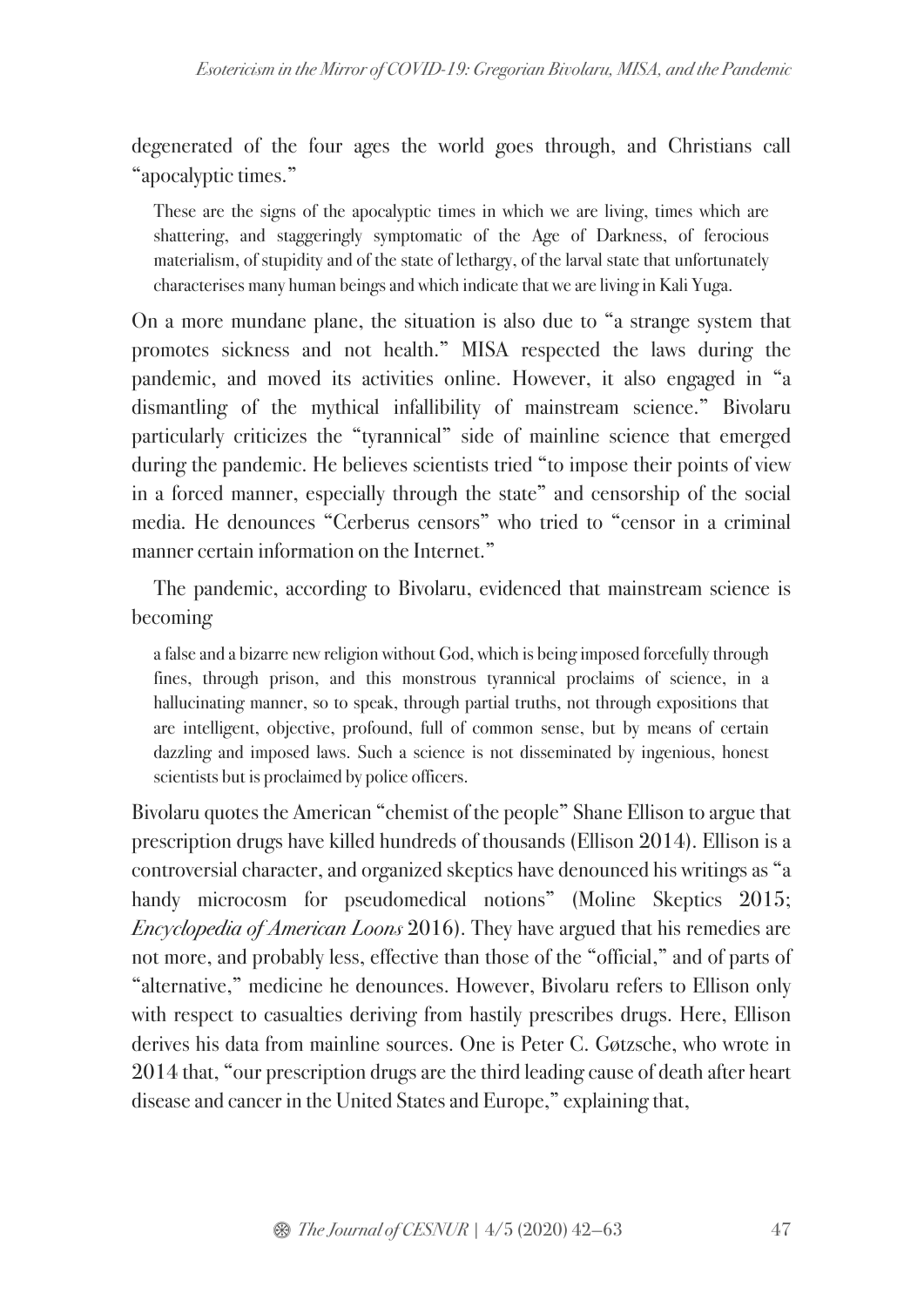around 100,000 people die each year in the United States because of the drugs they take, even though they take them correctly. Another 100,000 die because of errors, such as too high a dose or use of a drug despite contraindications (Gøtzsche 2014, 628).

Gøtzsche is a militant opponent to what is often called Big Pharma. Pressures from pharmaceutical industries led to the Danish Ministry of Health sacking him from his positions as director of the Nordic Cochrane Center at Copenhagen's Rigshospitalet and professor at the University of Copenhagen. A petition in his favor promoted by his colleagues gathered 9,000 signatures (Ioannidis 2019, 1). Gøtzsche has been qualified in a scholarly journal as

a well-known firebrand. Yet he is well-respected for the science he has produced. He is clearly a giant with major positive contributions to evidence-based medicine. His work has been instrumental in promoting transparency in clinical research, revealing biases, and fighting against conflicts of interest. Both the citations to and the societal impact of his scientific publications are phenomenal (Ioannidis 2019, 1).

The Gøtzsche incident shows how conflicts penetrate *within* "mainline" medicine as well. Quite apart from the Ellison and Gøtzsche controversies, the Web site of the Center for Ethics of Harvard University reported in 2014 that,

Few know that systematic reviews of hospital charts found that even properly prescribed drugs (aside from misprescribing, overdosing, or self-prescribing) cause about 1.9 million hospitalizations a year. Another 840,000 hospitalized patients are given drugs that cause serious adverse reactions, for a total of 2.74 million serious adverse drug reactions. About 128,000 people die from drugs prescribed to them. This makes prescription drugs a major health risk, ranking  $4<sup>th</sup>$  with stroke as a leading cause of death. The European Commission estimates that adverse reactions from prescription drugs cause 200,000 deaths; so together, about 328,000 patients in the U.S. and Europe die from prescription drugs each year (Light 2014).

If the argument that prescription drugs kill a significant number of patients is factual, Bivolaru's criticism of "mainline" science is philosophical. He argues that "official science has lost its consciousness," and quotes a well-known dictum of French 16<sup>th</sup> century writer François Rabelais (1483?–1553), that "science sans conscience n'est que ruine de l'âme" (science without conscience is but ruination of the soul: Rabelais 1532, 42). Here, Rabelais claims to summarize King Solomon, and Bivolaru calls the French writer an "initiate."

According to Bivolaru, "scientific truth is partial, is ephemeral, and especially—it is dualistic." McGuire notes that contemporary dissent from modern medicine is based precisely on its dualism between the body and the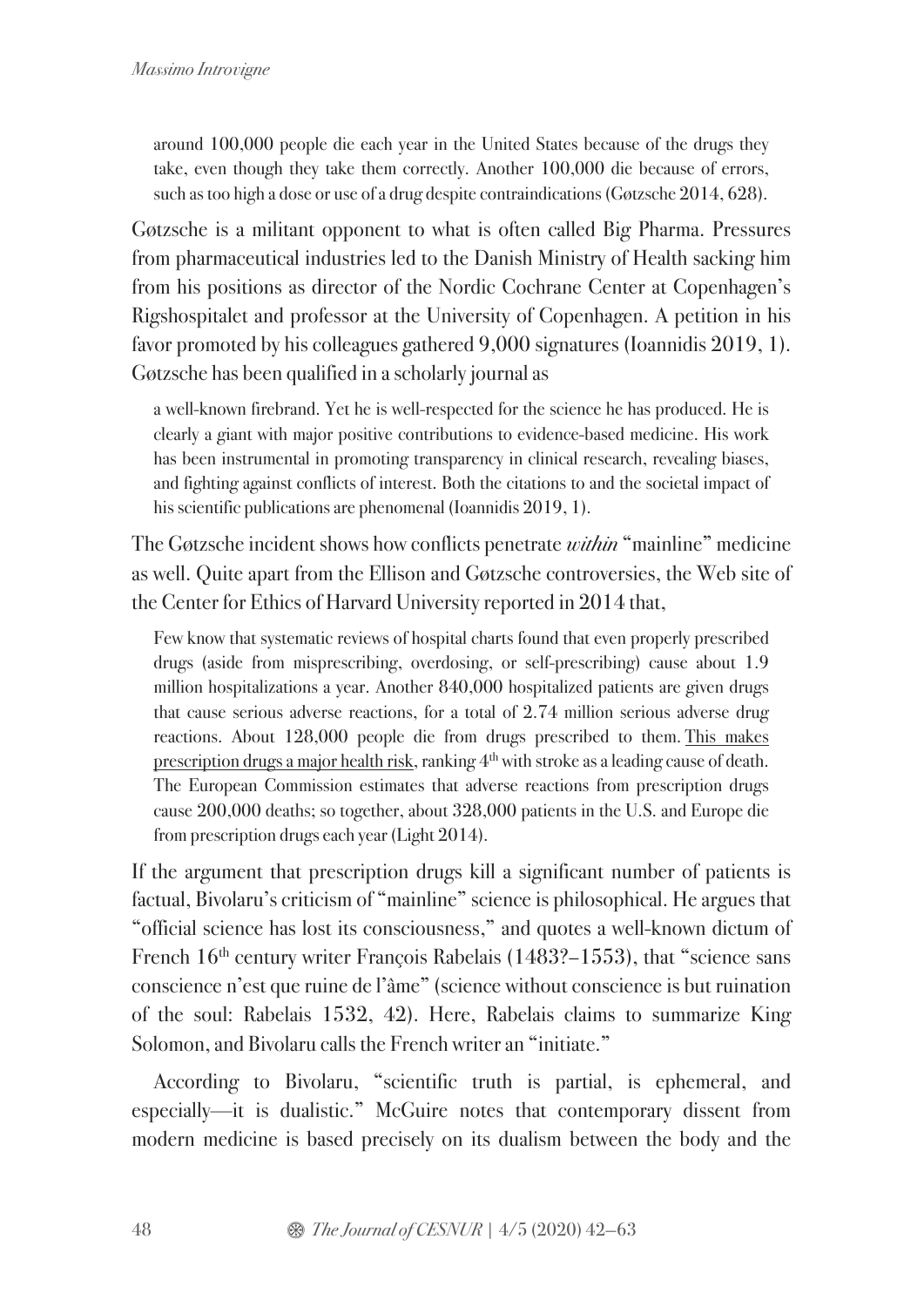mind, controlled respectively by medicine and psychiatry, and soul, the sphere of religion and esotericism (McGuire 1993, 146–47). Those who contest the benefits of the modern processes of differentiation, including Bivolaru, claim that illnesses are not located in bodies and minds only, but also involve the soul, and that treating body, mind, and soul separately is a mistake.

Consistent with Hanegraaff's comment that esoteric critics of mainline medicine often look to non-Western models, Bivolaru also notes that in China during the COVID-19 epidemic the media often published articles about traditional Chinese medicine remedies, treating them very seriously. Sometimes, their stories were reported in the West in a sensational way (MISA quotes Teodoreanu 2020), yet beyond the tabloid style Bivolaru believes there is something worth investigating. He finds a precedent on the extraordinary career of Tu Youyou (b. 1930), the Chinese pharmaceutical chemist who went from traditional Chinese medicine to become the first citizen of China to win the Nobel Prize for medicine in 2015. Tu became famous for creating Artemisin, isolated from sweet wormwood (Artemisia annua) and used against malaria. She insisted she had not invented anything, but simply adapted a traditional remedy known to Chinese traditional medicine and first mentioned some 1,600 years ago (Tu 2017).

# Eleven Forms of "Prophylaxis"

A state of crass stupidity combined with the state of panic and hysteria has attained amazing peaks, so to speak. It is, however, essential to keep in mind that for every illness without any exceptions, there are nonetheless perfectly natural and efficient, prophylactic modalities.

In his lectures about COVID-19, Bivolaru proposes a lengthy discussion of prophylaxis, distinguishing between eleven different forms of it. While the taxonomy may seem pedantic, it is in fact essential to allow Bivolaru to claim that the herbal and esoteric methods he proposes constitute an effective prophylaxis for COVID-19.

Prophylaxis is part of preventive medicine, and Bivolaru mentions the distinction between "primary preventive medicine," intended to prevent illnesses, "secondary preventive medicine," which tries to avoid the aggravation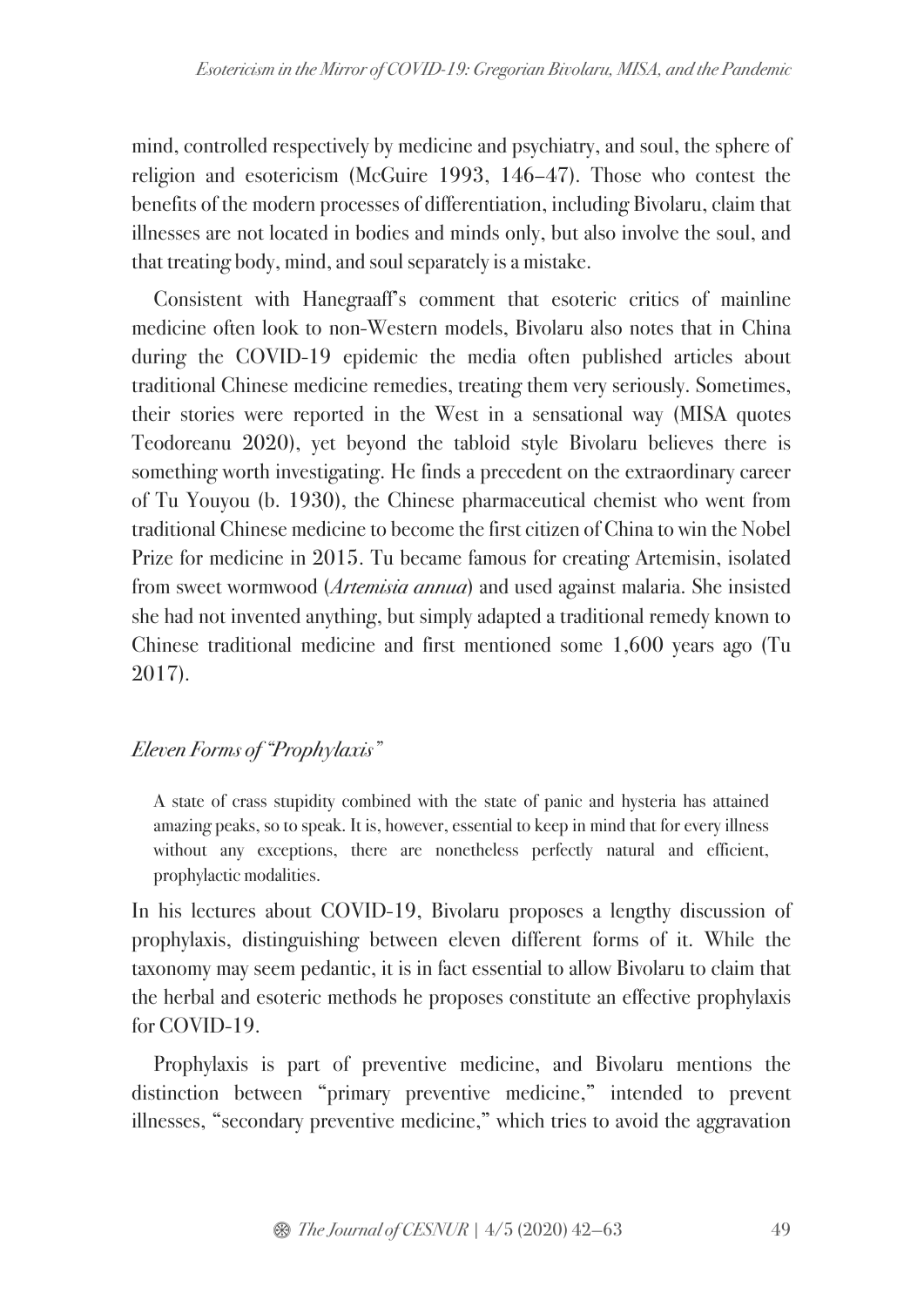of an already existing illness, and "tertiary preventive medicine," whose aim is to "limit the secondary diseases that appear following certain illnesses."

Prophylaxis, Bivolaru explains, is a general word including:

1. Active prophylaxis, which aims at improving the specific resistance of a person or a group against infectious diseases.

2. Passive prophylaxis, or "passive immunization" through the assumption of preventive remedies.

3. Collective prophylaxis, which considers in advance how infectious diseases attack a "collective or group," and works on the interactions within the group.

4. Dispositional prophylaxis, which refers to the dispositions of health authorities to prevent the spread of infections through quarantine and other measures (Bivolaru notes that "the students of our yoga schools" do respect these measures, while also using other remedies).

5. Expositional prophylaxis, including measures aimed at limiting the exposure of an individual or a group to infection.

6. General prophylaxis, also called nonspecific prophylaxis, which includes general measures intended for the population as a whole rather than customtailored for a specific person or infection.

7. Personal prophylaxis, which considers the specific health and hygiene situation of each individual.

8. Specific prophylaxis, targeting a specific pathogenic agent.

9. *Emergency prophylaxis*, including measures that may be implemented urgently, yet are still preventive.

10. *Phyto-prophylaxis*, based on the use of medicinal herbs.

11. Spiritual prophylaxis, or esoteric prophylaxis, adding remedies that belongs to the field of spirituality or esotericism to other kinds of prophylaxis. An emergency esoteric prophylaxis is part of this category.

MISA deals specifically with the last two categories, phyto-prophylaxis and esoteric prophylaxis. However, Bivolaru claim that the remedies he suggests are also adequate for all the other forms of prophylaxis.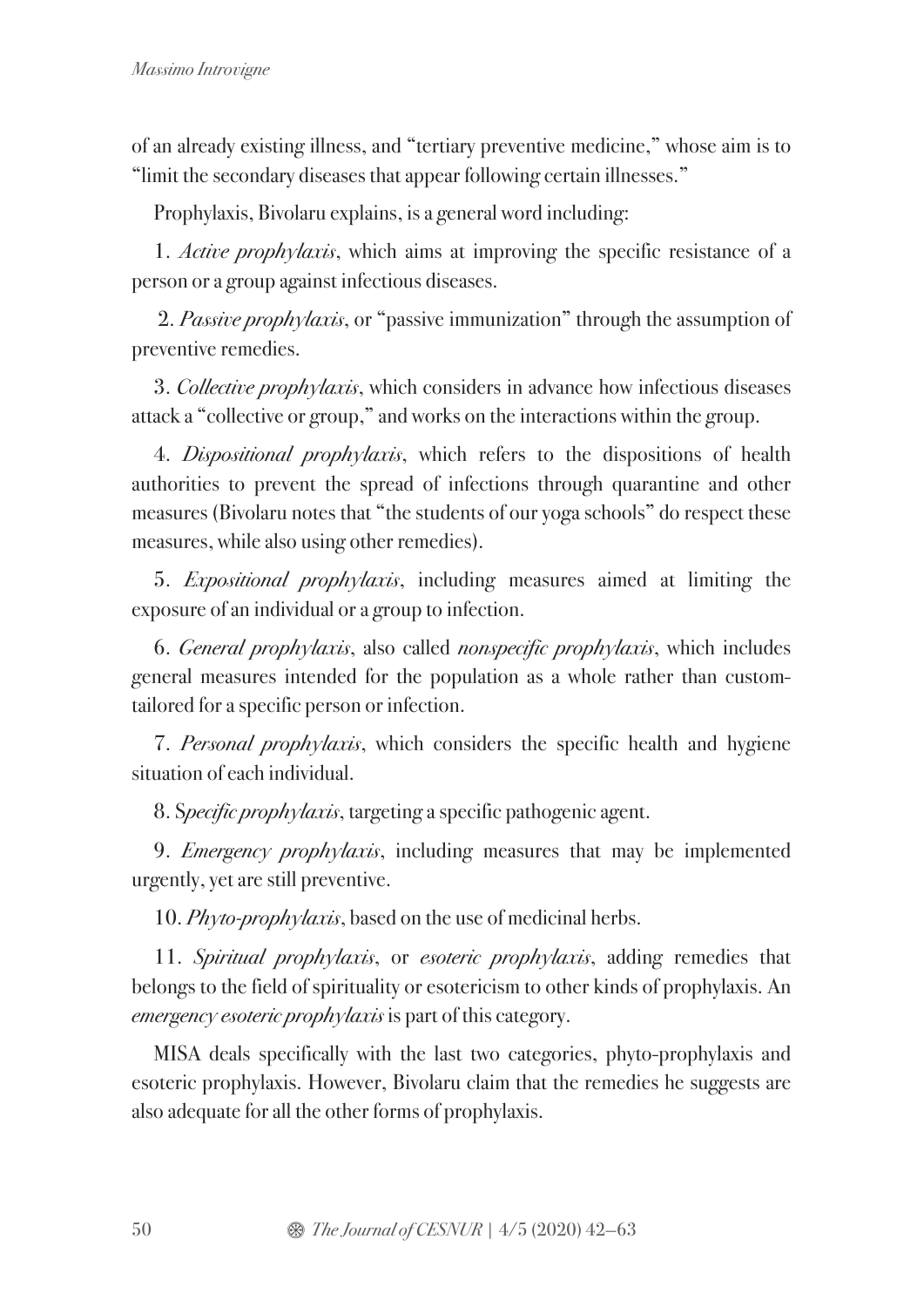An important part of all prophylaxis, Bivolaru adds, is a healthy nutrition. He recommends checking whether there is enough Vitamin C and Vitamin D in our diet, "choosing a preponderantly solar, yang nutrition," and experimenting with days of fasting with water only. He also recommends products of apiculture, "natural honey, the use of bee pollen, 2 teaspoons full per day, and we also advise you to ingest 2 drops of propolis tincture 3 times a day." He adds that,

it is also wise to ingest a teaspoon full of Acerola (*Malpighia glabra*) 3 times per day, and it is also indicated to put 21 drops of fresh lemon juice into a quantity of 1.5 litres of water, which we are consuming.

Bivolaru also recommends inhaling essential oils:

to use through inhalation, especially when you are practicing profound yogic breathing, certain perfectly natural volatile essential oils such as: natural volatile mint oil, natural basil volatile oil, natural tea tree volatile oil, and from the series that is already well known by some of you, volatile natural oils from the Young Living company, you can use essential volatile oil of lemon, essential volatile oil of lavender, or you can use the combination from the same company of essential volatile oils for purification.

The reference to the Young Living company shows, once again, the interrelations at work within the alternative therapies subculture. Young Living was founded by Donald Gary Young (1949–2018), a Utah businessman who was once arrested for practicing medicine without a license and had other legal problems, which did not prevent his company from becoming the largest (or the second largest) essential oil distributor in the world, with more than three million customers and annual sales in excess of \$1 billion. As Rachel Monroe wrote in 2017 in The New Yorker, the immensely popular essential oils are sold as part of a "spiritual" experience," and their success would be difficult to understand by considering them as a mere secular product (Monroe 2017).

# Phyto-prophylaxis

Bivolaru refers to scientific literature arguing that "plants have a complex program of answer regarding the defense against viral infections." Not only plants react to viruses in their own way, but "medicinal herbs, when ingested in an attentive, systematic, and persevering manner," have a prophylactic effect that may help even in the case of COVID-19.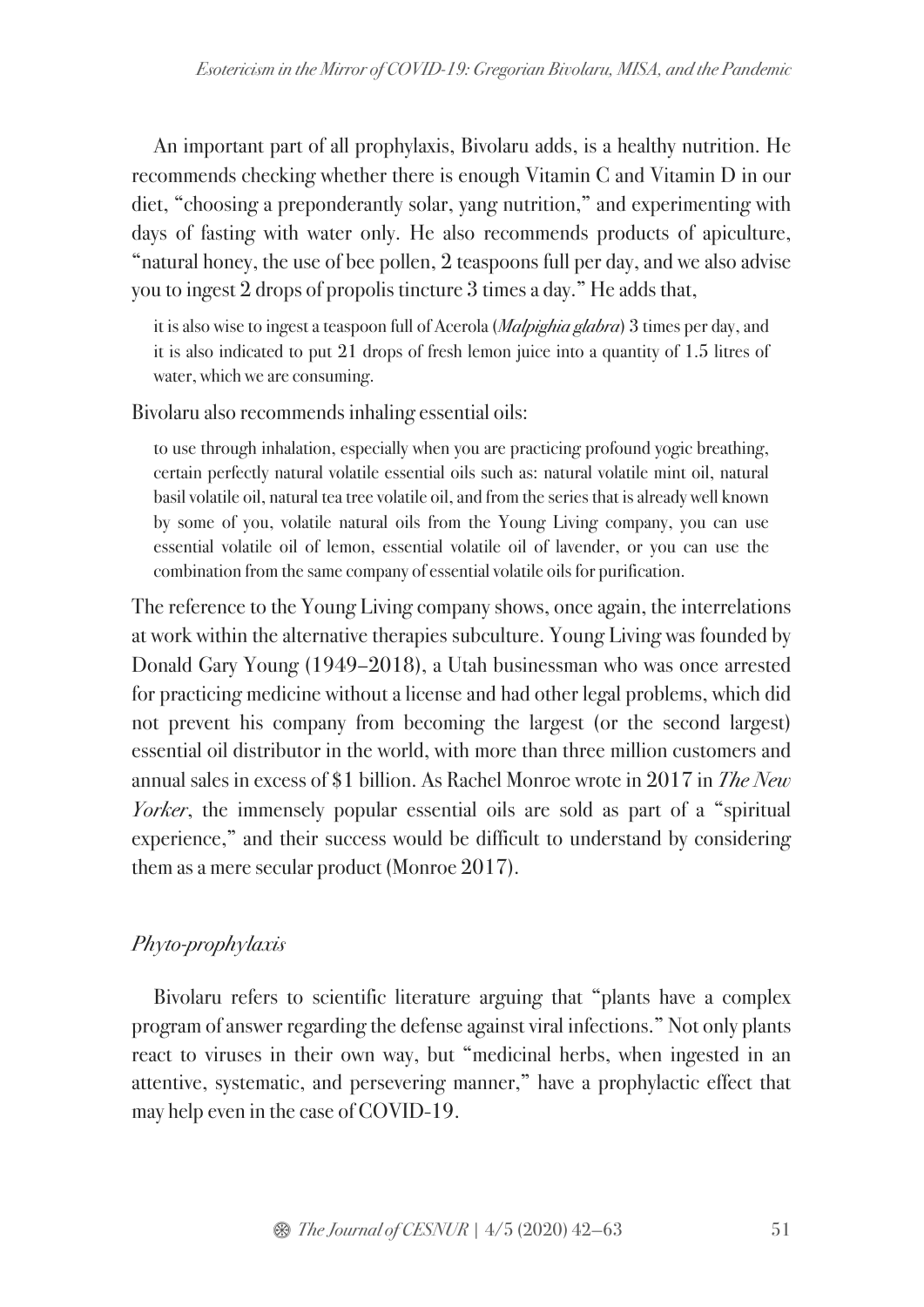MISA has developed two herbal remedies that, it claims, "have clear prophylactic effects, in order to help you to avoid being contaminated with the COVID-19 virus." To steer clear of any accusation that the movement is exploiting the pandemic for commercial purposes, Bivolaru repeatedly insists that the two remedies are not sold, but offered to MISA students for free. They may mightily contribute to prophylaxis.

Referring to this form of prophylaxis; those of you, either men or women who will ingest the prophylactic remedy that will be provided free of charge, you will feel through direct experience both the increase of nonspecific resistance and the increase and the amplification of an immunization that is not only active but also passive.

One of the phyto-therapeutic mixtures developed by MISA is a tonic, to be used in primary preventive medicine. The second, called "Lightning Phytotherapeutic Mixture," is part of secondary preventive medicine and "can be used in the first stage of a contamination with the virus COVID-19."

One of the mixtures is promoted with reference to the story of the four thieves, which refers to a medieval or early modern epidemic of bubonic plague but seemed to have appeared in print first in 1719, in the Synopsis universal Medicinæ practicæ; sive doctissimorum Virorum de Morbis eorumque causis ac remediis judicia by the British doctor John Allen (1660?–1741), which became popular in Europe through the 1741 French edition Abrégé de toute la médecine pratique. There, Allen tells the story of four thieves that entered the homes of those who had died of the plague to plunder them, yet miraculously were not infected. When apprehended, one of the thieves, to escape execution, revealed that their secret was a special "vinegar," in fact a concoction of various herbs granting them immunity from the plague (Allen 1741, 219).

Although the story is often regarded as legendary, modern scientists have noted that the "four thieves vinegar," a part of traditional European pharmacopeia, had indeed some effectiveness, perhaps because one of its components was the same Artemisia annua used by the Chinese doctor Tu against malaria, and also effective in general prophylaxis and against other diseases (Bina and Rahimi 2017).

Bivolaru argues that, when approached with "creative intelligence," the story of the four thieves emerges as "legendary significant evidence." Another way of confirming it is just to try the MISA remedy, which is an evolution of the traditional four thieves vinegar, and check whether a "betterment" follows.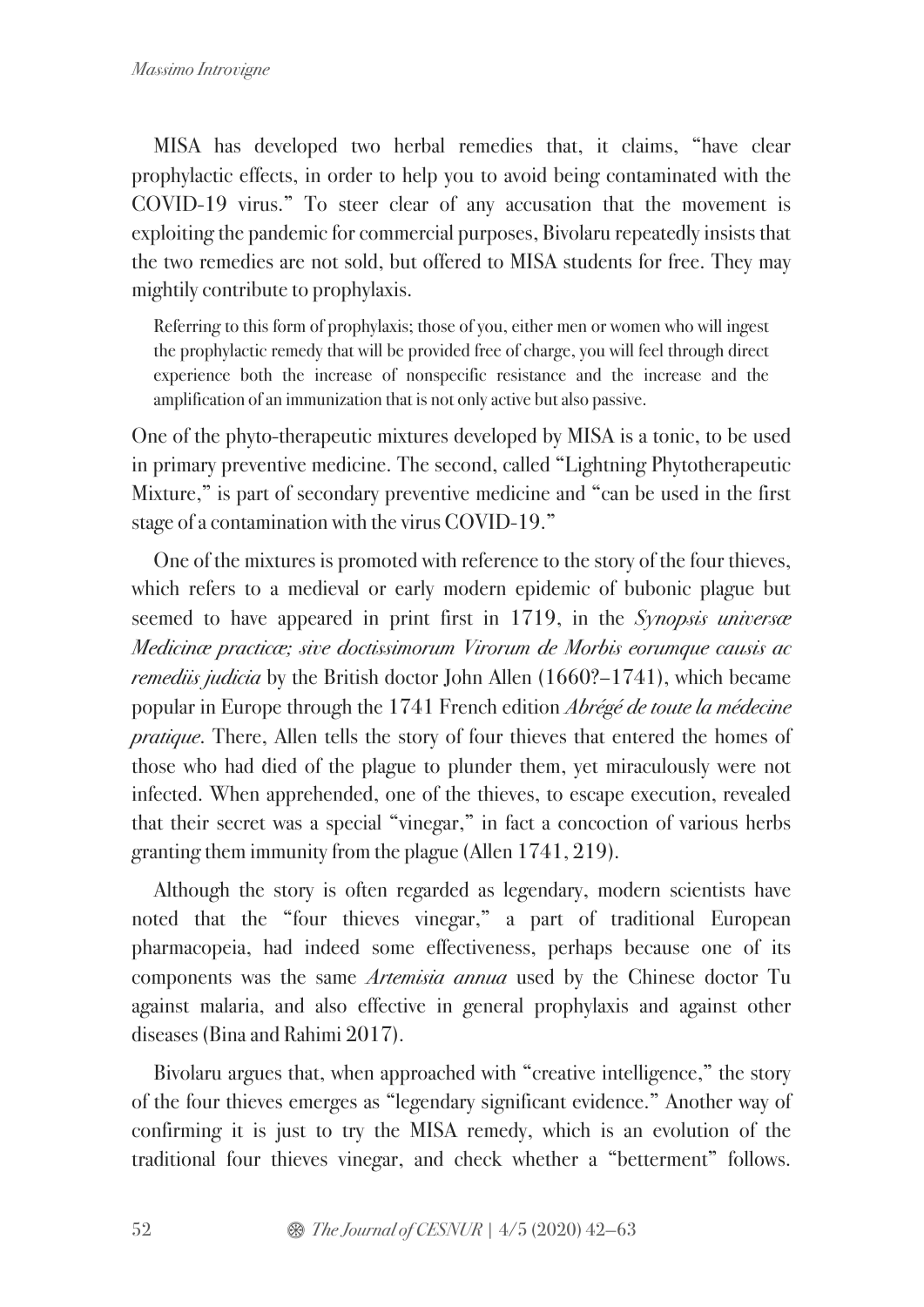"When regarded from an esoteric point of view, the betterment that settles in allows us to have righteous hopes that we have won over the illness." However, the treatment should continue during convalescence, "with herbs that will be ingested 4 times a day, throughout the 24 hours for another 49 days."

Do not give up on the treatment based on herbs or even utilising certain appropriate therapeutic modalities because, given the state of sensitivity of both your organism and subtle mysterious vital layer PRANAMAYA KOSHA, it is possible to face a relapse, which—take heed—will not be solved as easily.

# Esoteric Prophylaxis

The phyto-prophylaxis proposed by MISA is strictly connected with what Bivolaru calls "esoteric prophylaxis," as it relies on "aspects which are for the most part hidden." The combined use of herbs works, Bivolaru claims, because of "the Principle of Occult Totality."

Certain medicinal herbs that are associated according to certain criteria, and which are selected beforehand because they are appropriate for attaining a certain effect, trigger phenomena of synergy through a mysterious effect, which is something far more than a simple process of addition.

It is not enough to reach a "physical balance," but we should also achieve "a balance in the sphere of our consciousness." In fact, simply ingesting the mixtures is not enough.

In situations in which you resort to certain mixtures of medicinal plants or to a liquid tonic that dynamizes the immune system, it is also necessary to bless the respective powder of plants or the correspondent tonic that you will ingest a minimum of 12 times beforehand.

Similarly, it is recommended to

bless the food that you are eating and the water that you are drinking a minimum of 12 times beforehand. By so doing you can be sure that you are using an esoteric prophylactic method that is very strong.

Blessing is an important part of the prophylaxis recommended by Bivolaru. He suggests to "all the [MISA] students to send blessings to one another to avoid a contamination with the COVID-19 virus."

Another solution is to perform self-blessings. Still, it is necessary for us to mention that, when we choose to offer blessings to a colleague from our classes, either man or woman, we thus set the law of occult giving into action in an eminently beneficial and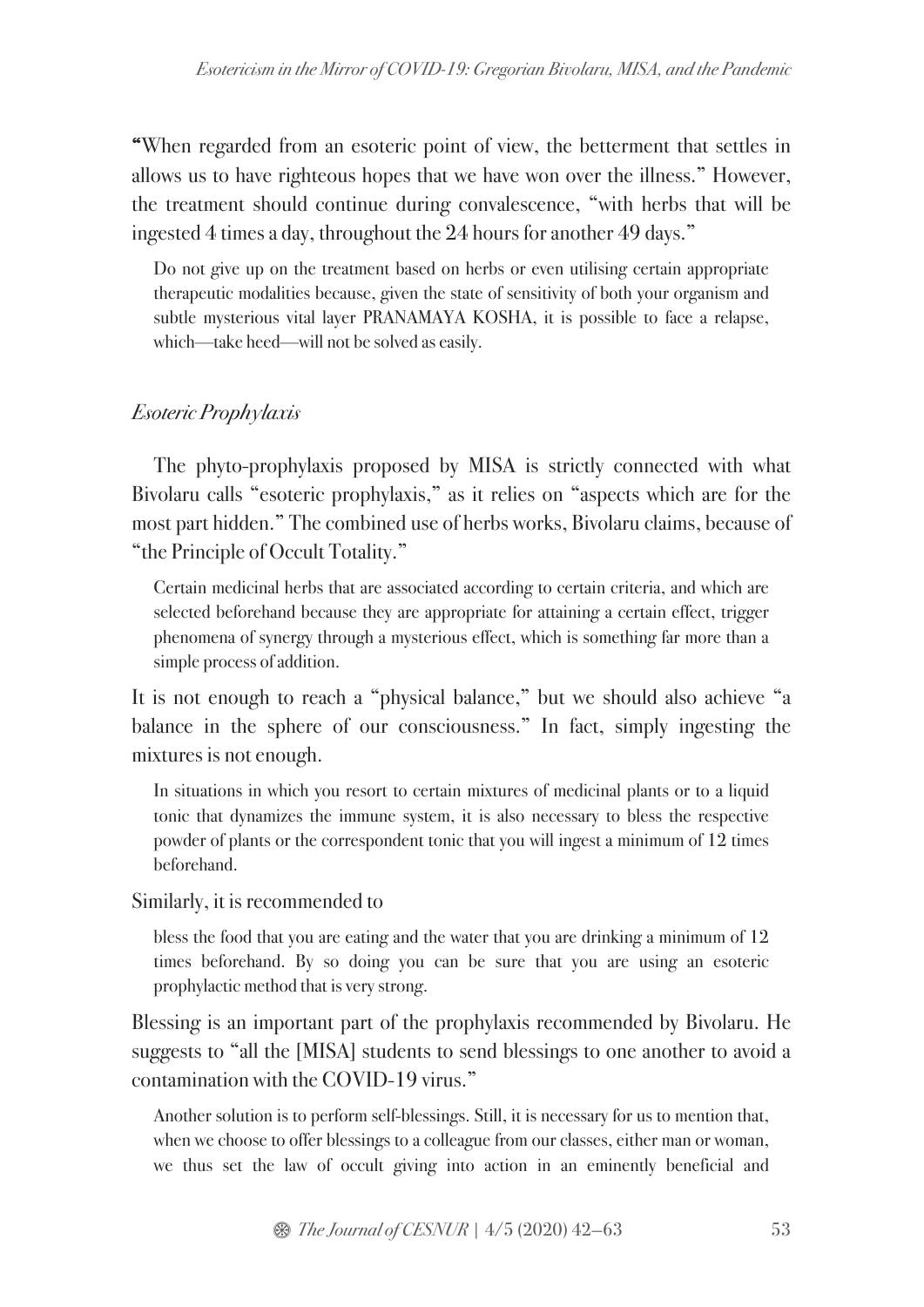constructive manner, and in this way the ones who choose to offer blessings to another human being will thus feel that they are also mysteriously blessed.

Blessings should be generously offered, but not wasted on those who do not understand and reject them.

Those students who will choose to help and protect the members of their family will be able to offer them blessings, either from no matter what distance they may be at, or in close proximity. But it is necessary for the human being who will be blessed to accept beforehand, with humbleness, with benevolence, and with common sense the blessings that are being offered to them. We advise you not to bless human beings who reject blessings with skepticism or who despise such a spiritual gift.

Not everybody can offer effective blessings, and Bivolaru recommends the practice to MISA students who have learned how to bless. Some of them have received during their initiations within MISA certain esoteric artifacts that can be used for blessing.

All those of you men and women, who have already received certain gifts over the course of time that were charged with certain sublime subtle godly energies, you can use them successfully in this period by placing them, if you are not left-handed, in your left hand, and then you will aim to feel, in an uninterrupted flux, the subtle sublime energy of the appropriate godly attribute, with which the respective gift was originally charged for you. This will be significant, and you can be sure that it will be much more than nothing in benefiting you.

Group practice by initiated students is even more effective, as collective energies are mobilized, creating what in the Western esoteric tradition is known as egregore.

You can even operate in a group, when you attract and accumulate the subtle sublime energy of a certain godly attribute into your aura. It is worth taking into consideration that, when you operate in this way in a group where there are several people, the power of such an invocation grows to a surprising degree, and in this way you are benefiting from the effects of the phenomenon of occult multiplication.

It is welcome for you to realize that, by choosing to act in this way in a group, you combine the usefulness of spiritual transformation that is accelerated with the ineffable pleasure of accumulating the subtle sublime energy of a certain godly attribute into your aura. In so doing, you resort in an obvious way to a beneficial form of esoteric prophylaxis, which will not remain without consequences.

Bivolaru teaches that there are precious consequences in creating an egregore of like-minded practitioners of esoteric blessings, but there are also extremely negative occult consequences in abandoning ourselves to the fear and lethargy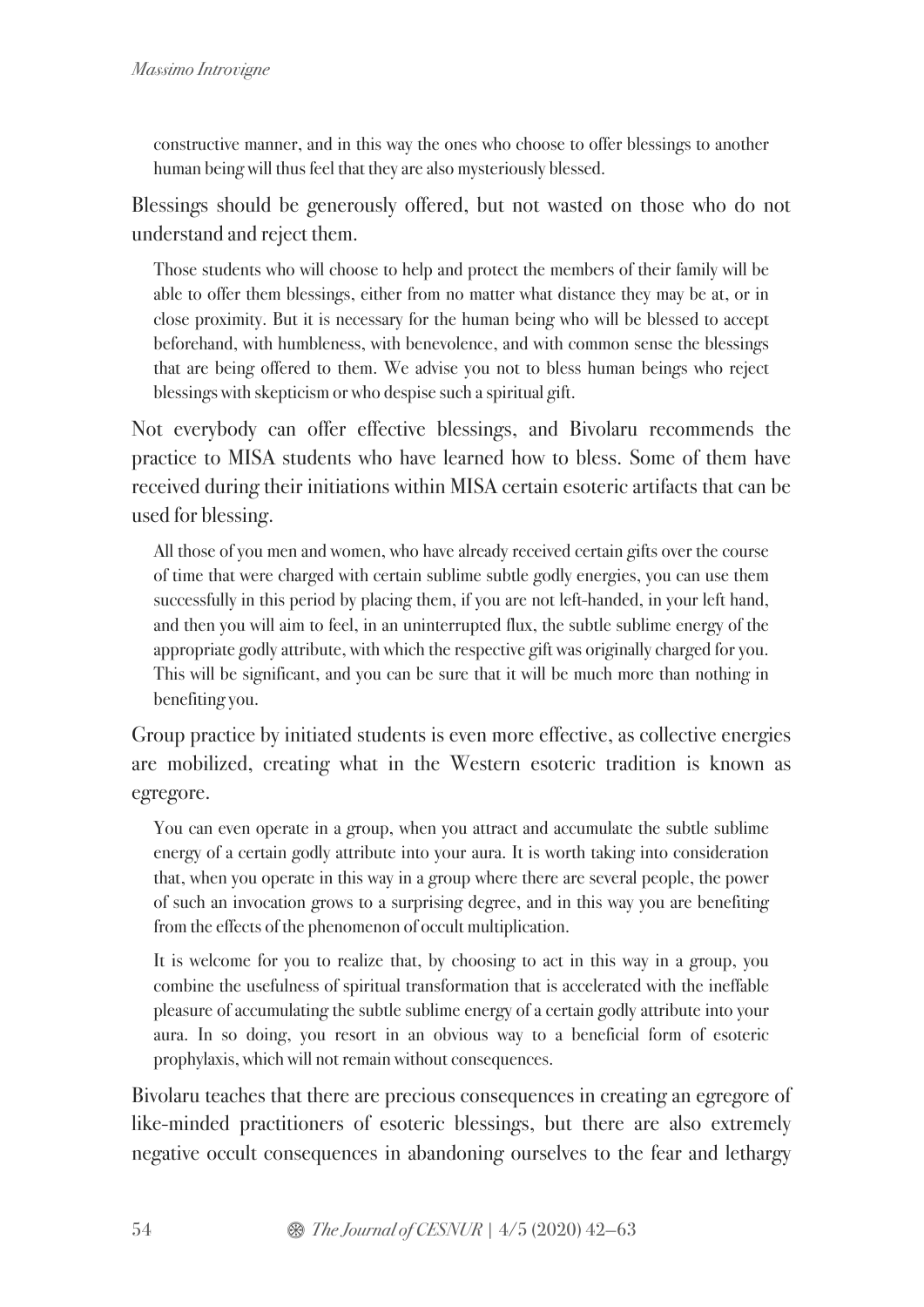that prevailed in many households during the COVID-19 quarantine. "By acting in this dumb way, you are triggering in a sure and fatal way, a process of occult resonance with the mysterious invisible world of all of those who have become sick." On the contrary, the collective "heroism, enthusiasm, and optimism" during the pandemic may be directly channelled "into your aura, into your inner universe," and are "directly proportional with the capture of these subtle sublime energies, of these godly attributes that I have mentioned, that accumulate in your aura."

Ultimately, these occult principles also contribute to explain why some are infected by the virus and some are not, and why some develop serious and some milder symptoms, as

the specific nature of every human being has what one may call an appropriate field, and this field causes every human to be affected by a certain illness in an appropriate manner. The occurrence and exacerbation of a particular disease occur in an occult manner.

The "occult manner" in which somebody reacts to a pathogen may be "most often suspected to include the karma of that human being." However,

even in the case of an unfavourable, harmful, inauspicious, bad karma, when a human being who confronts such a karma mobilises strongly in an attentive, systematic, appropriate, enthusiastic, and persevering manner, even then, in spite of bad karma, such a human being can nevertheless fully heal.

Bivolaru does not teach that being a MISA student automatically protects from infections. In an epidemic, an "emergency esoteric prophylaxis" is needed, which implies the creation of an "energetic sphere of protection." Bivolaru recommends some specific techniques, based on colors, crystals, and yoga. Colors play a key role in prophylaxis.

Those of you who have Zepter chromotherapy devices, you will be able to perform simple chromotherapy sessions by allowing or leaving the respective device focused on your body when you are sleeping, and you will use the yellow filter one day, the green filter the next day, and on the next day the orange filter. And you will repeat this in the same order.

Zepter is a Swiss-based multinational company founded by Serbian entrepreneur Philip Zepter (b. 1950), which started by selling home products such as cookware and tableware accessories, but then carved a successful niche in the alternative medicine market with its light therapy and chromotherapy devices.

Bivolaru details which colors, and in which sequence, should be used in the emergency esoteric prophylaxis.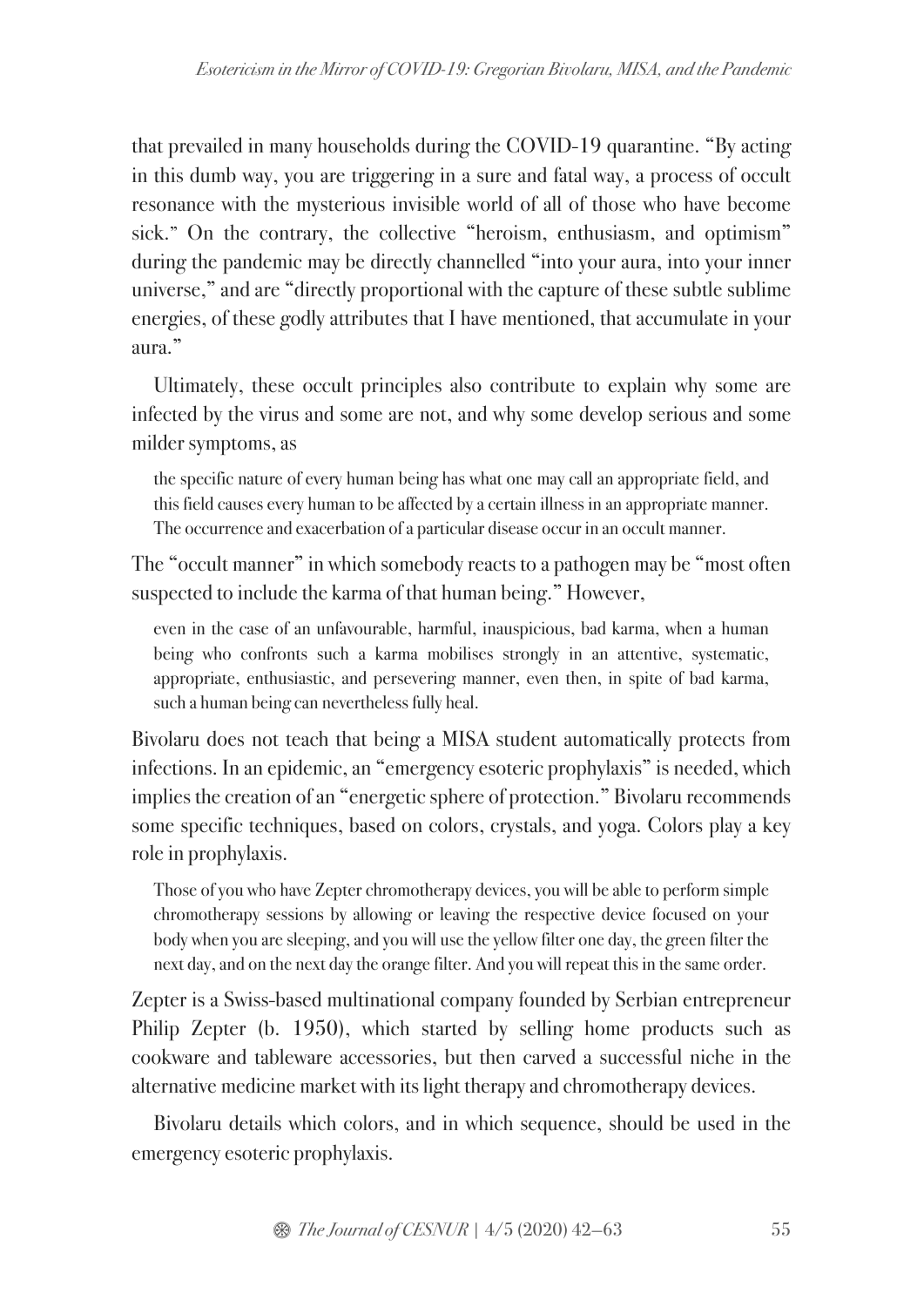When you are facing a strange inner state, you will be able to successfully use the set of colors to enter through an appropriate visualization, in communion with certain colored subtle streams. We suggest to you in this regard to use the yellow-colored subtle current, the violet-colored subtle current, the green-colored subtle current, the orange-colored subtle current, and the pink-colored subtle current.

Crystals are also mobilized.

Those of you who have certain appropriate crystals, you can place them in the left hand and, if you are not left-handed, then you will aim to feel, in an uninterrupted flux, the specific beneficial subtle energy of the respective crystal. In that context, you will feel how the subtle energy that you are capturing by means of the respective crystal accumulates into your aura, and gives you an inner state that corresponds to the structure of that crystal.

However, when you need "to burn and annihilate a possible karma that might predispose you to be contaminated with the COVID-19 virus," Bivolaru believes that advanced yogic practices are necessary. He recommends laya yoga, an expression that is often regarded as synonymous of kundalini yoga, although in fact, as Georg Feuerstein (1947–2012) noted, "kundalini yoga" is a comparatively recent label, while " $daya \text{ voga}$ " indicates a more specific and ancient Tantric practice (Feuerstein 2011, 70–1). Laya yoga aims at liberation from karma, by reabsorbing the five gross elements (mahābhūta) that are present both in the universe in the human body, i.e. ether  $(\bar{a}k\bar{a}\bar{s}a)$ , air  $(\bar{v}\bar{a}\bar{y}u)$ , fire  $(\bar{t}\bar{e}j\bar{a}s)$ , water  $(ap)$ , and earth  $(p;thiv\bar{\imath})$ , into their divine matrix. Laya yoga includes the chant of the *bija mantras*, also known as "seed mantras," believed to resonate at seven different frequencies connected with the seven chakras.

The *ajna chakra* is the sixth chakra, and is supposed to be located in the center of the forehead, which is believed to be the location of the invisible "third eye." Its bija mantra is AUM or OM, the primordial sound of the world in the Hindu tradition. Bivolaru suggests that,

you perform laya yoga with the AUM bija mantra 30 minutes a day, and you will be able to focus your attention firmly at the level of the subtle center of force *ajna chakra*. By acting in this way, by doing  $laya yoga$  and by emitting silently within the AUM  $bija$ *mantra*, you can be sure in anticipation that you are burning and annihilating a possible karma that might predispose you to be contaminated by means of the COVID-19 virus. By acting in this way, you will feel at the same time in the microcosm of your being, a strong state of elevated, euphoric, and indescribable safety.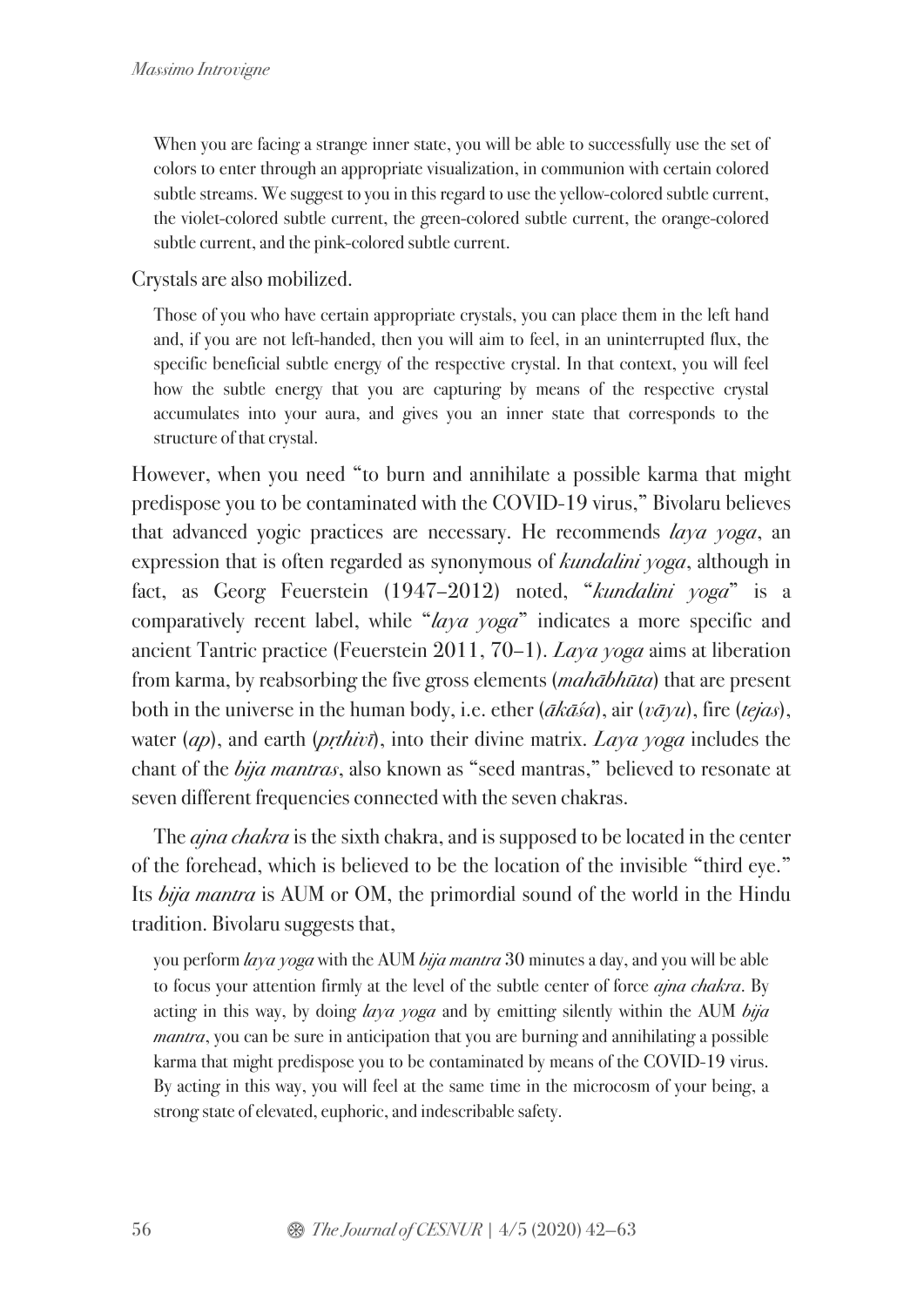

Figure 1. Yantra "The Star of Shiva."

Also, on the same line of energizing one's *ajna chakra*, the Tantric tradition recommends tratakam meditation, performed by focusing on a single point or on a yantra, or diagram painting. Artists associated with MISA such as Ines Honfi often produce yantras, and believe that during meditation our mind slowly takes the form of these diagrams (see Introvigne 2017b, 6). During the COVID-19 emergency, Bivolaru suggested

to do for a minimum of 2 times at home *tratakam*, both with the yantra named the Star of Shiva and with the yantra of the Great Cosmic Power Tara. When we choose to perform tratakam with one of these yantras, it is important to simultaneously feel an ineffable state of supernatural spiritual communion with the immense force sphere of Shiva, or with the macrocosmic force sphere of Tara.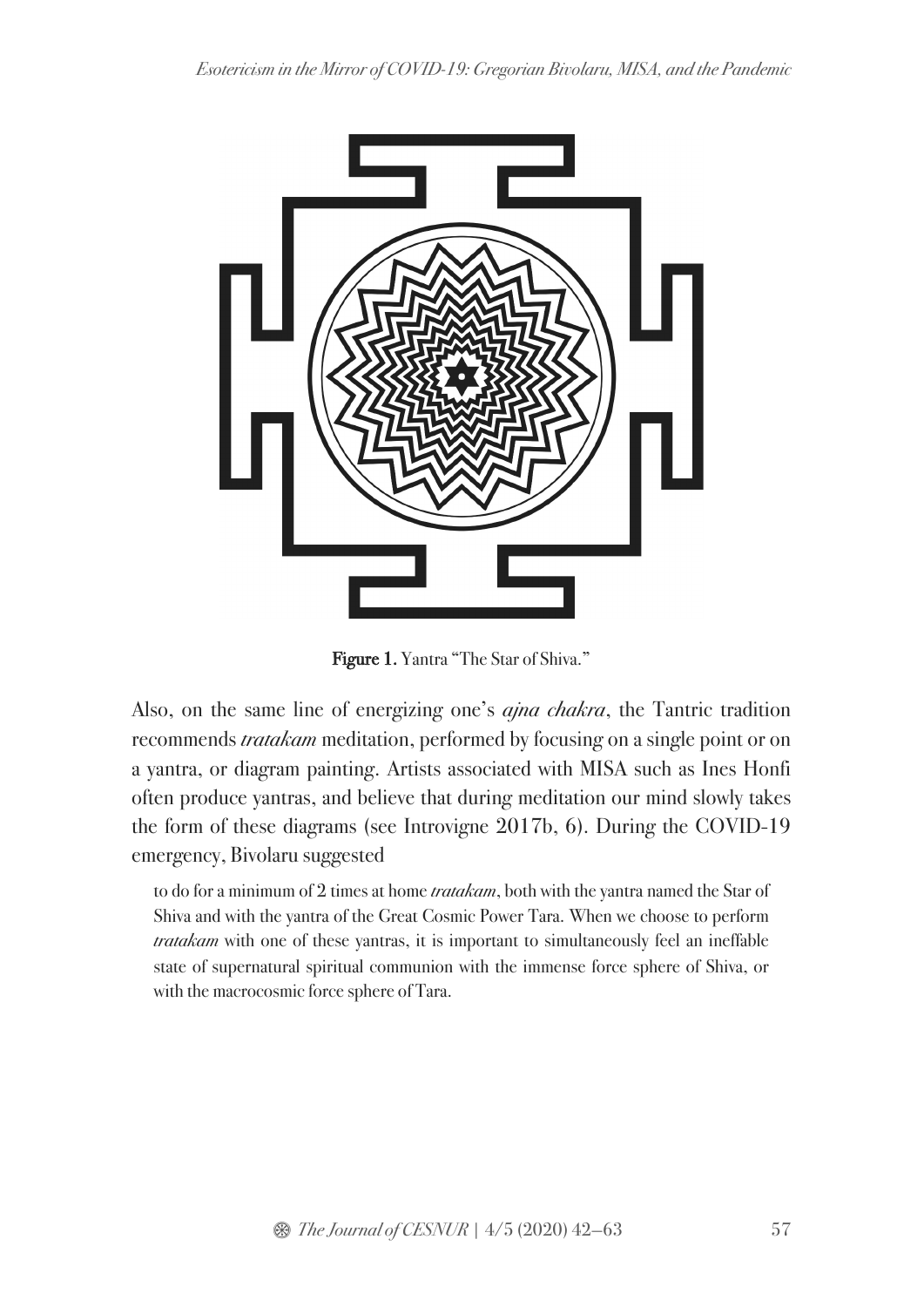

Figure 2. Yantra of the Great Cosmic Power Tara.

Students of MISA initiated in the bija mantra practice may also supplement the exercise focusing on the *ajna chakra* with one concentrating on the *manipura* chakra, the third chakra, believed to be located above the navel and in the solar plexus, whose bija mantra is RAM. Bivolaru recommends

to those of you who already have the initiation in the *bija mantra* for the dynamizing of the subtle force center *manipura chakra* to perform  $\log a$  yoga for 30 minutes on a daily basis with this *bija mantra*. In this way, you protect in a spiritual manner your being and your body, and you avoid a possible contamination with the COVID-19 virus.

The *manipura chakra* is also associated with fever. According to Bivolaru, one common mistake of those relying on "mainline" medicine is to immediately react to fever by assuming drugs aimed at reducing the body temperature. In fact,

when it is considered from an esoteric perspective, it can be said, rightfully speaking, that the state of fever highlights the dynamizing in the microcosm of the human being of a process of occult energy with the subtle energy of fire, called in the Sanskrit language TEJAS TATTVA, which is in connection to the subtle center of force MANIPURA CHAKRA.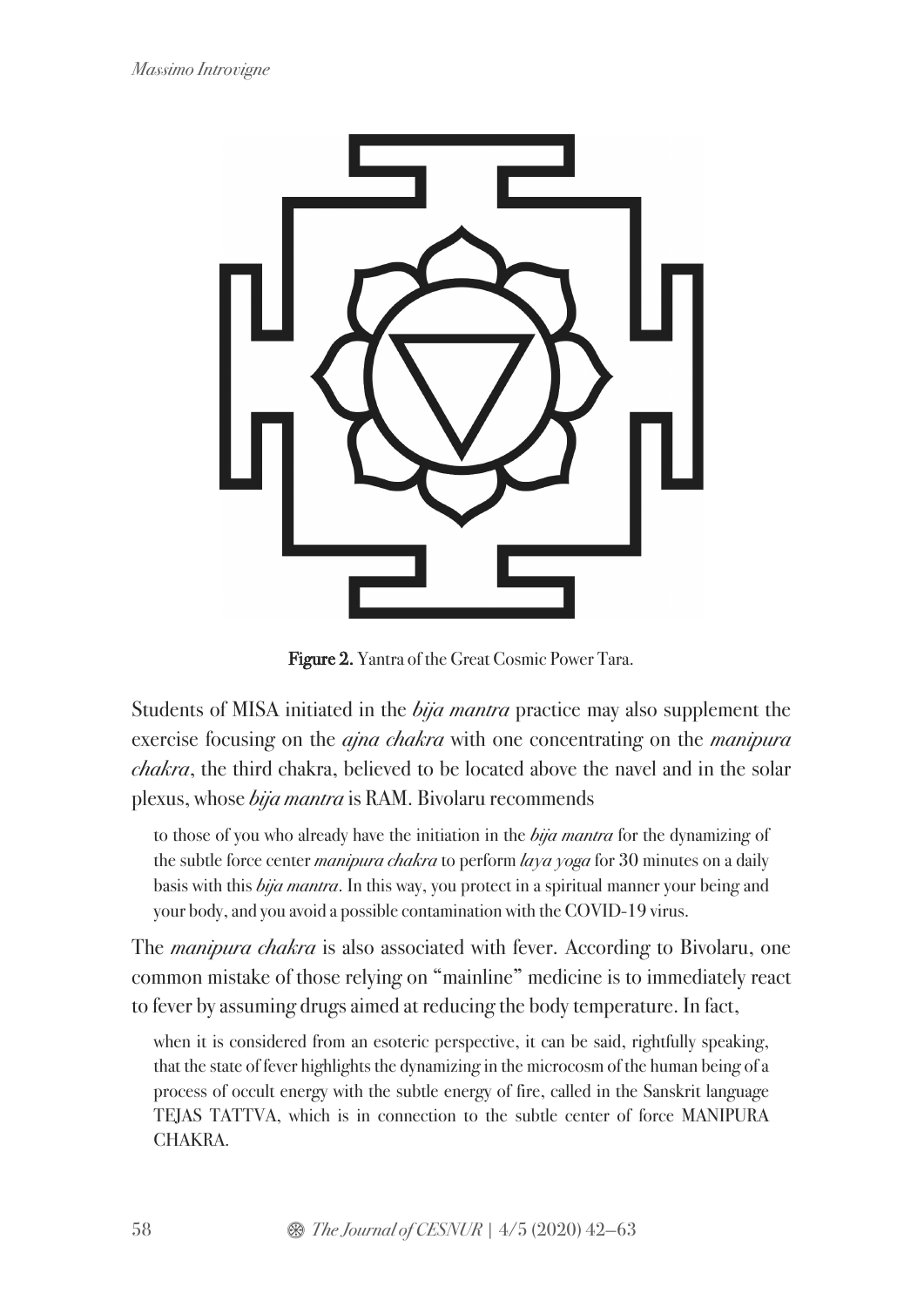Fever can thus be eminently beneficial, just as inducing abundant perspiration through saunas is useful, although Bivolaru cautions that medical intervention is appropriate in case of extremely high temperatures, and that dehydration should be fought through "water blessed 21 times."

## **Conclusion**

In an article published in 2006, Brian Hughes criticized the theories explaining the popularity of alternative therapies through "a popular deconstruction of the hegemony of biomedical science, and a counter-cultural onslaught against modernist, technologically focused construction of progress." In fact, Hughes argued, engagement with therapies "is frequently based on heuristic reasoning rather than logical rationalism" (Hughes 2006, 550). Hughes' theory is that there is a constant demand for "mysticism." In modern Western societies, some have noted "a decline in the social acceptance of other mystical belief practices, such as the observance of formal religions" (Hughes 2006, 551). Hughes was aware that, already in 2006, theories of secularization were increasingly criticized. However, he examined data about Ireland to conclude that there is some empirical evidence that "CAM [complementary and alternative medicines] usage is greater where religious observance is lower" (Hughes 2006, 553).

Hughes' article criticized derogatory explanations of the success of alternative therapies that "have pointed less than flattering fingers at decreasing popular understanding of and respect for science, an increasing level of popular neurosis, or a mass failure of rational thought and critical judgment on the part of the population" (Hughes 2006, 550). In his opinion, rather than a cheaper and less effective alternative to science, CAM are an effective alternative to mainline religion.

My research on MISA and COVID-19 both confirms and calls into question Hughes' theory. By adopting Hughes' terminology, one can qualify Bivolaru's approach to prophylaxis as a form of (esoteric) mysticism. Bivolaru himself would, however, probably argue that any such analysis is inherently dualistic, and based on the presupposition than "mysticism" and bodily health are separate fields, while it is precisely this assumption that MISA's non-dualistic system intends to challenge.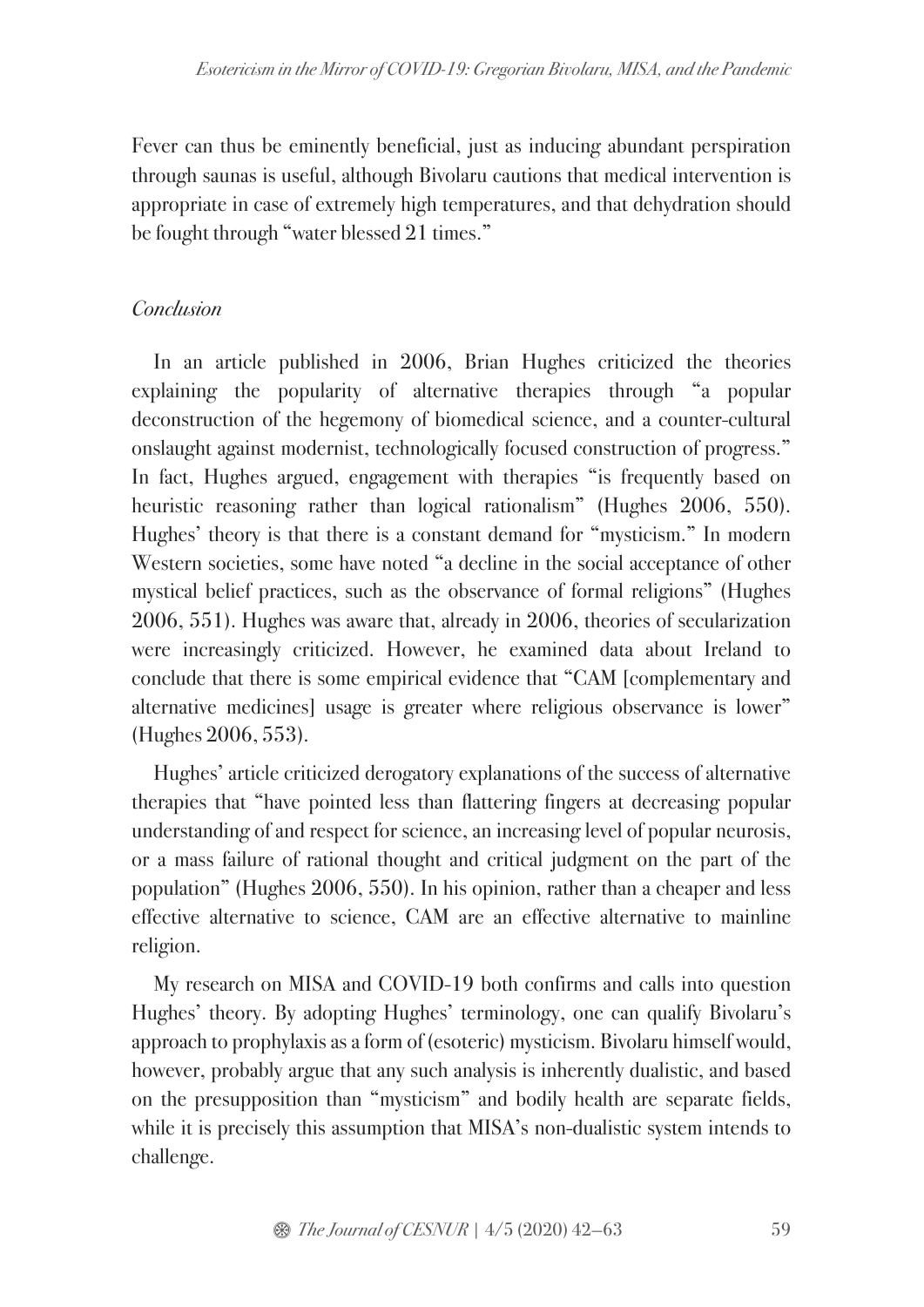Some of the practices recommended by Bivolaru for the COVID-19 crisis, including meditation in front of yantras, the use of mantras, and blessings, are clearly part of esotericism and spirituality. They belong to a domain where there is little interaction, and as a consequence little opportunity for conflict, with what he calls mainline or "allopathic" science. On the other hand, herbal remedies and Bivolaru's view of prophylaxis do enter into, or at least come dangerously close, to the field that modern medicine has claimed at its own. Bivolaru does not shy away from the confrontation, but claims that the contradictions are due to the fact that modern medicine has lost its soul, becoming a Rabelaisian *science sans* conscience. MISA also insists that its prophylaxis was effective, and that this is proved by the fact that none of the yogis in the movement nor their friends got infected.

Ultimately, solving the contradiction matters, both for getting saved from COVID-19 and for saving our souls. For this, both allopathic and herbal remedies are not sufficient, although the latter are introduced as more effective than the former, and we are called by MISA to resolutely enter the path of esotericism and initiation.

### References

- Allen, John. 1741. Abrégé de toute la médecine pratique, où l'on trouve les sentiments des plus habile médecins sur les maladies, sur leurs causes et sur leurs remédies: avec plusieurs observations importantes. Paris: Huart.
- Asprem, Egil. 2020. "The Magical Theory of Politics: Memes, Magic, and the Enchantment of Social Forces in the American Magic War." Nova Religio: The Journal of Alternative and Emergent Religions 23(4):15–42.
- Asprem, Egil, and Asbjørn Dyrendal. 2015. "Conspirituality Reconsidered: How Surprising and How New is the Confluence of Spirituality and Conspiracy Theory?" Journal of Contemporary Religion 30(3):367–82.
- Asprem, Egil, and Asbjørn Dyrendal. 2018. "Close Companions? Esotericism and Conspiracy Theories." In Handbook of Conspiracy Theories and Contemporary Religion, edited by Asbjørn Dyrendal, David G. Robertson, and Egil Asprem, 207–33. Leiden: Brill.
- Aupers, Stef, and Jaron Harambam. 2018. "Is a Belief in Providence the Same as a Belief in Conspiracy?" In Handbook of Conspiracy Theories and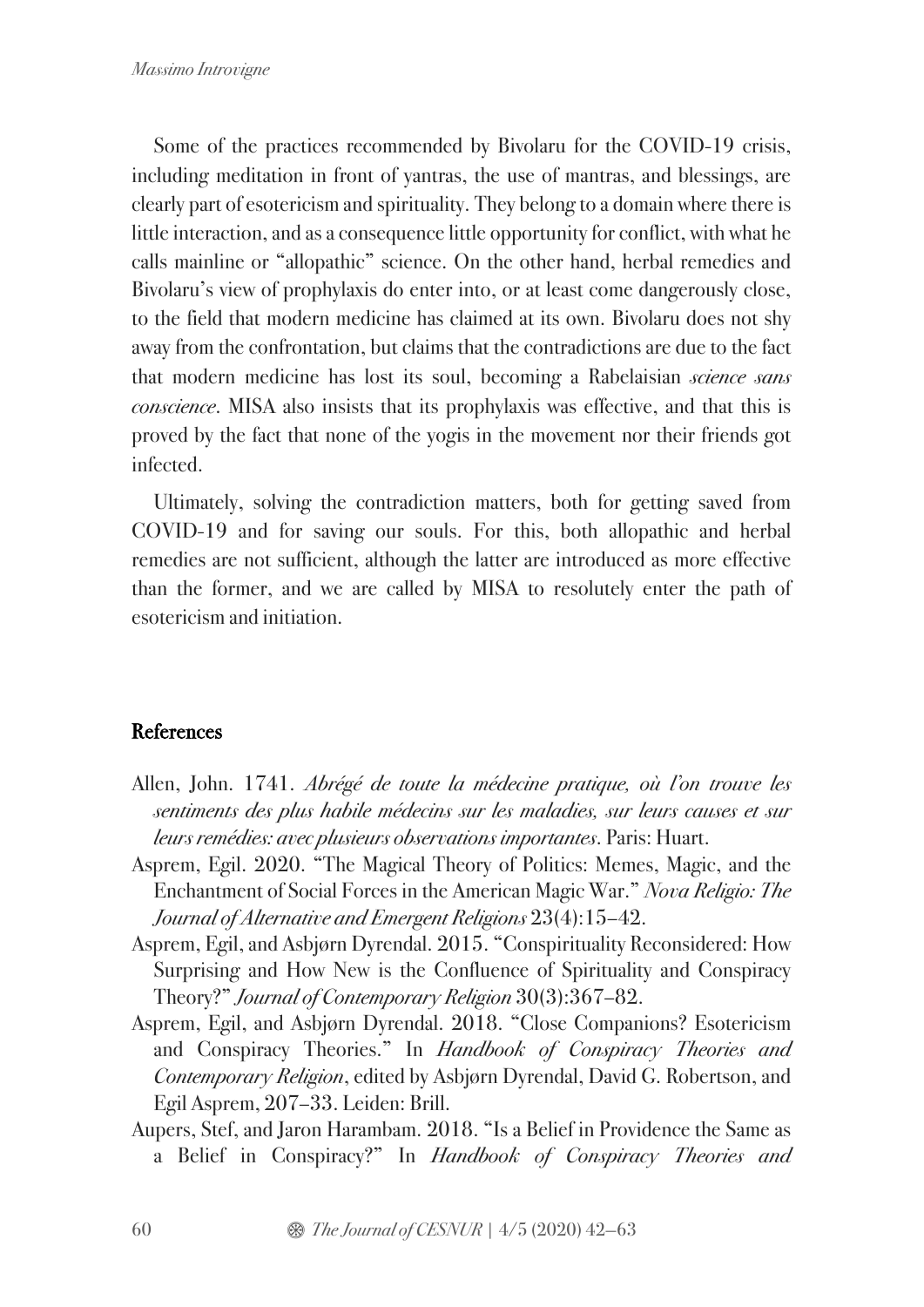Contemporary Religion, edited by Asbjørn Dyrendal, David G. Robertson, and Egil Asprem, 48–69. Leiden: Brill.

- Barkun, Michael. 2003. A Culture of Conspiracy: Apocalyptic Visions in Contemporary America. Berkeley, CA, Los Angeles, and London: University of California Press.
- Bina, Fatemeh, and Roja Rahimi. 2017. "Sweet Marjoram: A Review of Ethnopharmacology, Phytochemistry, and Biological Activities." Journal of Evidence-Based Complementary and Alternative Medicine 22:175–85.
- Bivolaru, Gregorian. 2020. "Aspecte urgente importante referitoare la tipuri de profilaxie a bolilor, corelate cu unele exemple practice, ce pot fi aplicate preventiv cu succes în situația epidemiei cu coronavirusul COVID-19" (Urgent and Important Aspects Referring to Types of Prophylaxis of Diseases, Correlated with Certain Practical Examples That Can Be Successfully Applied Preventively in the Situation of the COVID-19 Coronavirus Epidemic). Transcription of four lectures, MISA Senzațional TV, March–April.
- Casale, Angelandrea, and Carlo Avvisati. 2015. Giustiniano Lebano. Un massone alle falde del Vesuvio (1832–1910). 2nd ed. Trecase (Naples): Centro Studi Archeologici.
- Consorti, Pierluigi, ed. 2020. Law, Religion and COVID-19 Emergency. Pisa: DiReSoM.
- Di Marzio, Raffaella. 2017. "MISA, the Anti-Cult Movement and the Courts: The Legal Repression of an Esoteric Movement." The Journal of CESNUR 1(1):20–31. DOI: 10.26338/tjoc.2017.1.1.3.
- Dyrendal, Asbjørn, David G. Robertson, and Egil Asprem, eds. 2018. Handbook of Conspiracy Theories and Contemporary Religion. Leiden: Brill.
- Ellison, Shane. 2014. Over-the-counter Natural Cures: Take Charge of Your Health in 30 Days with 10 Lifesaving Supplements for under \$10. Naperville, IL: Sourcebooks.
- Encyclopedia of American Loons. 2016. "#1579: Shane Ellison." Accessed July 31, 2020. https://bit.ly/33F18Sg.
- Feuerstein, Georg. 2011. The Encyclopedia of Yoga and Tantra. Boston: Shambhala.
- Gøtzsche, Peter C. 2014. "Our Prescription Drugs Kill Us in Large Numbers." Polish Archives of Internal Medicine 124:628–33.
- Hanegraaff, Wouter J. 1996. New Age Religion and Western Culture: Esotericism in the Mirror of Secular Thought. Leiden: Brill.
- Hanegraaff, Wouter J. 2012. Esotericism and the Academy: Rejected Knowledge in Western Culture. Cambridge, UK, and New York: Cambridge University Press.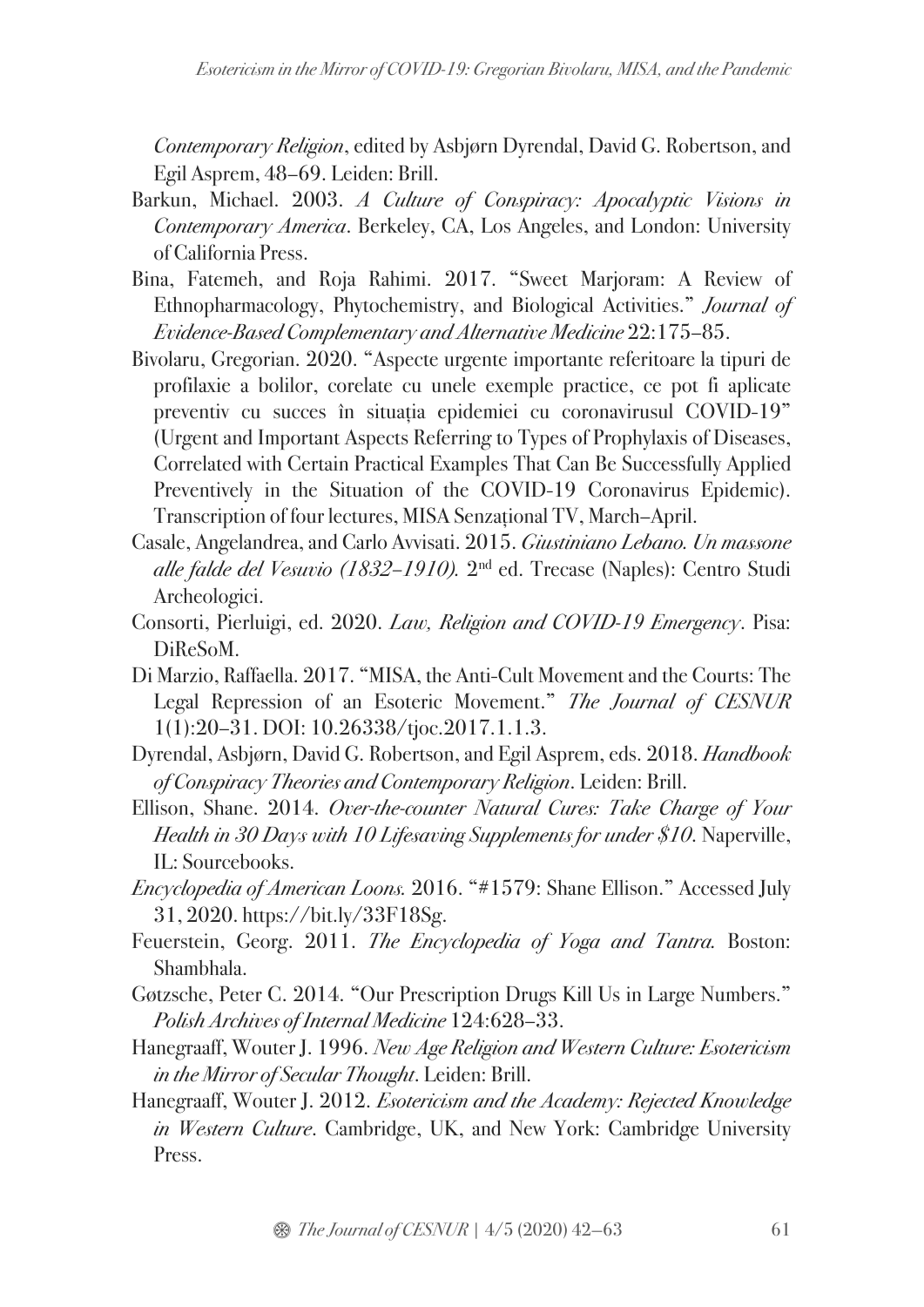- Hughes, Brian M. 2006. "Regional Patterns of Religious Affiliation and Availability of Complementary and Alternative Medicine." Journal of Religion and Health 45: 549–57.
- Introvigne, Massimo. 2017a. "Movement for Spiritual Integration into the Absolute." World Religions and Spirituality Project, June 1. Accessed July 30, 2020. https://bit.ly/3fFfAvR.
- Introvigne, Massimo. 2017b. "Introduction: The Radical Aesthetics of a Romanian Esoteric Movement." The Journal of CESNUR 1(1):3–9. DOI: 10.26338/tjoc.2017.1.1.1.
- Introvigne, Massimo. 2017c. "Sex, Erotic Art, and the Repression of Alternative Movements: The Strange Case of an Esoteric Movie Director." The Journal of CESNUR 1(1):32–42. DOI: 10.26338/tjoc.2017.1.1.4.
- Introvigne, Massimo, PierLuigi Zoccatelli, and Raffaella Di Marzio. 2017. "The Radical Aesthetics of the Movement for Spiritual Integration into the Absolute (MISA)." Studia Humanistyczne Agh 16(4):21–47.
- Ioannidis, John P.A. 2019. "Cochrane Crisis: Secrecy, Intolerance and Evidence-Based Values." European Journal for Clinical Investigation 49:1–3 DOI: 10.1111/eci.13058.
- Lebano, Giustiniano. 1884. Del Morbo Oscuro chiamato da Areteo Ociphon-Sincope impropriamente creduto dagli europei Cholera-Morbus. 4<sup>th</sup> ed., revised. Naples: A. Tocco & C.
- Light, Donald W. 2014. "New Prescription Drugs: A Major Health Risk with Few Offsetting Advantages." Harvard University, Edmond J. Safra Center for Ethics, June 27. Accessed July 31, 2020. https://bit.ly/30BPQMD.
- McGuire, Meredith B. 1993. "Health and Spirituality as Contemporary Concerns." Annals of the American Academy of Political and Social Science 527:144–54.
- Melton, J. Gordon. 2017. "The Religious Background of the Movement for Spiritual Integration into the Absolute." The Journal of CESNUR 1(1):43-60. DOI: 10.26338/tjoc.2017.1.1.5.
- Møldrup Thejls, Sara. 2015. "MISA and Natha: The Peculiar Story of a Romanian Tantric Yoga School." In Handbook of Nordic New Religions, edited by James R. Lewis and Inga Bårdsen Tøllefsen, 62–76. Leiden and Boston: Brill.
- Moline Skeptics. 2015. "'Medically Disqualified' (Alternative Medicine Red Flags)." Accessed July 31, 2020. https://bit.ly/33DIxWH.
- Monroe, Rachel. 2017. "How Essential Oils Became the Cure for Our Age of Anxiety." The New Yorker, October 9. Accessed July 31, 2020. https://bit.ly/2XFNaM2.